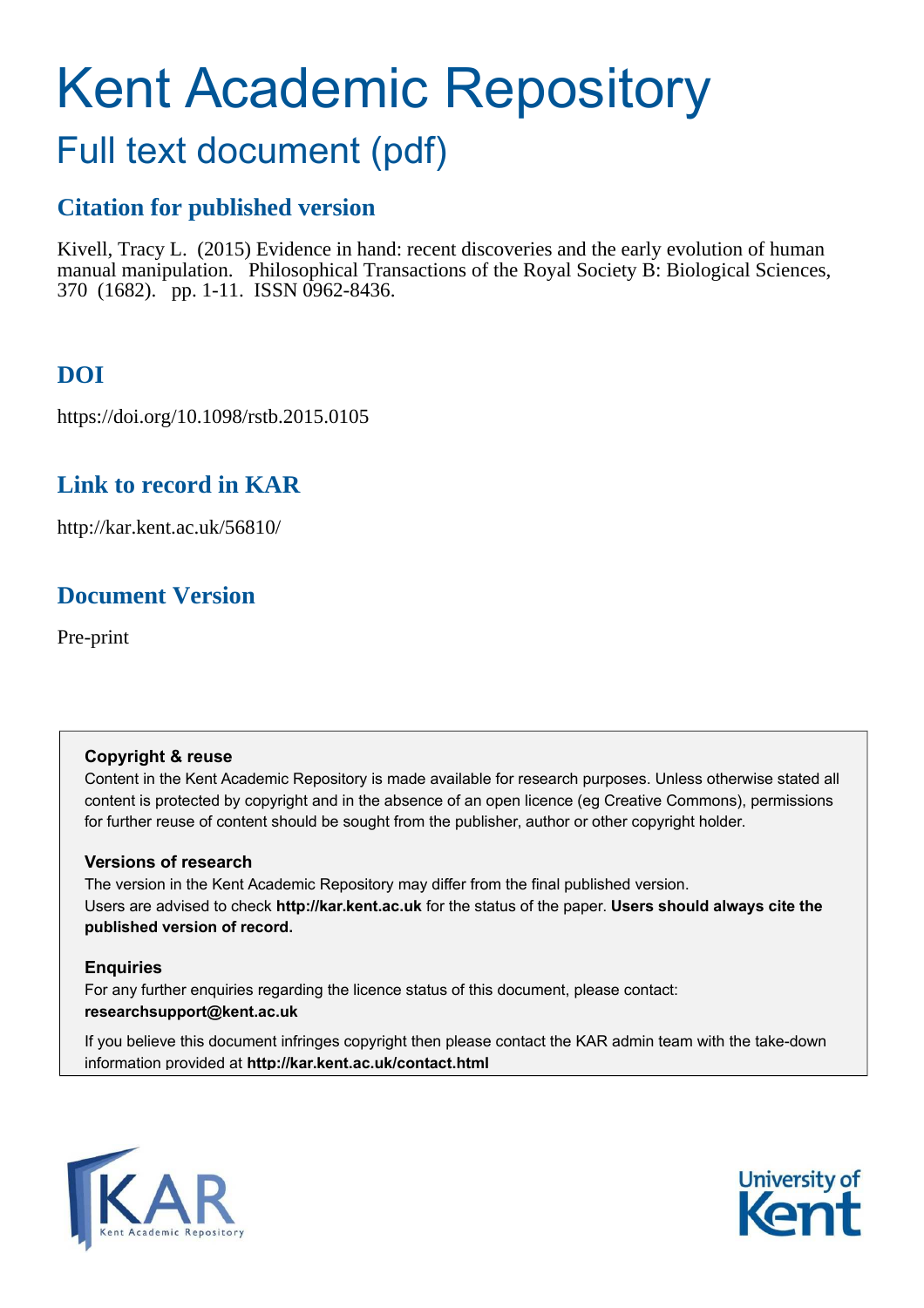## Author Queries

## Journal: Philosophical Transactions of the Royal Society B Manuscript: RSTB20150105

As the publishing schedule is strict, please note that this might be the only stage at which you are able to thoroughly review your paper.

Please pay special attention to author names, affiliations and contact details, and figures, tables and their captions.

If you or your co-authors have an ORCID ID please supply this with your corrections. More information about ORCID can be found at http://orcid.org/.

No changes can be made after publication.

Q1 Please provide volume and page range for refs [11,20,47,88,114].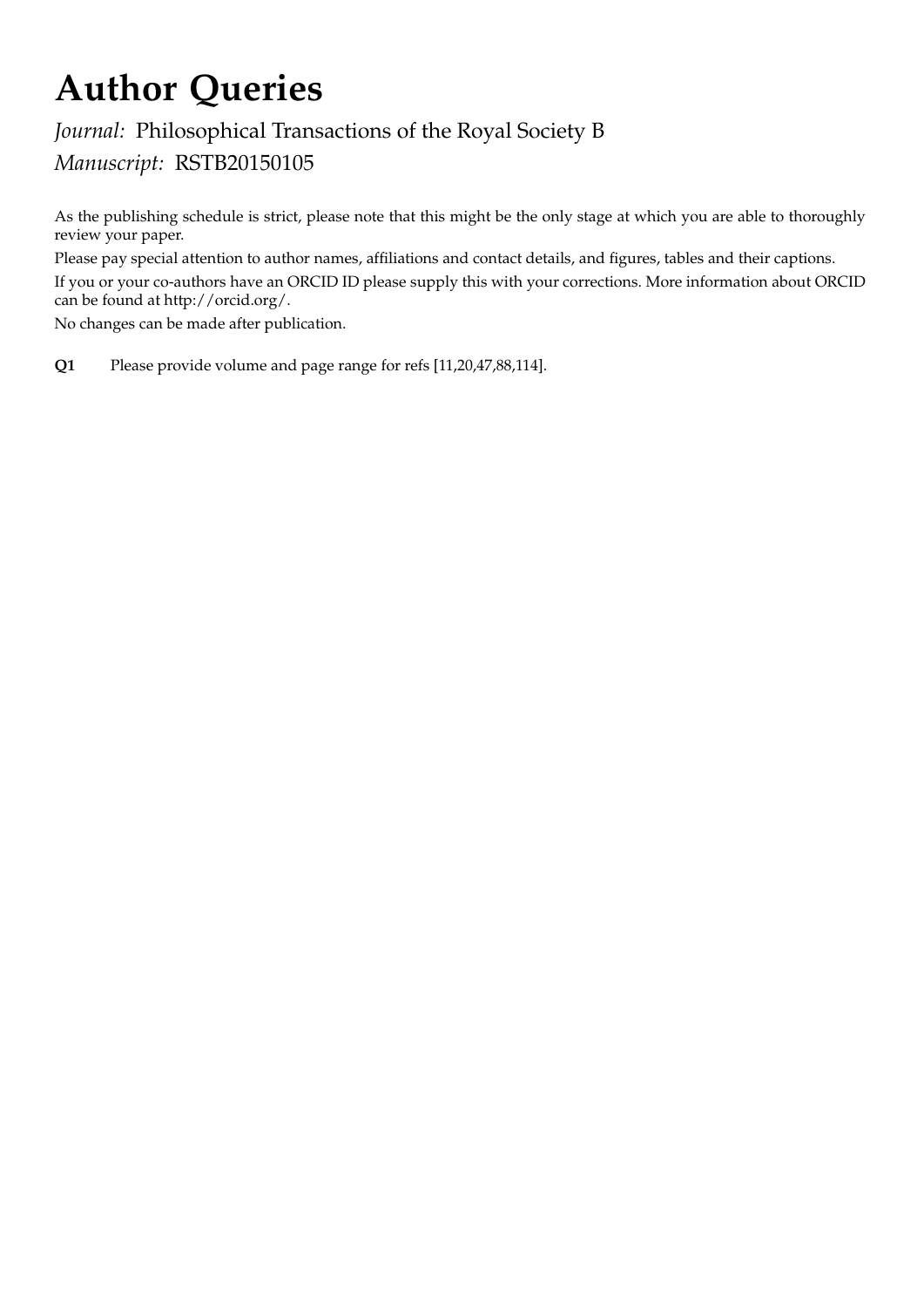#### <span id="page-2-0"></span>rstb.royalsocietypublishing.org

## Review



Cite this article: Kivell TL. 2015 Evidence in hand: recent discoveries and the early evolution of human manual manipulation. *Phil. Trans. R. Soc. B* 20150105. http://dx.doi.org/10.1098/rstb.2015.0105

Accepted: 30 June 2015

One contribution of 14 to a theme issue 'Percussive technology in human evolution: a comparative approach in fossil and living primates'.

#### Subject Areas:

evolution, palaeontology, behaviour

#### Keywords:

*Australopithecus*, *Homo*, tool use, dexterity, arboreal locomotion

#### Author for correspondence:

Tracy L. Kivell

e-mail: [t.l.kivell@kent.ac.uk](mailto:t.l.kivell@kent.ac.uk)



## Evidence in hand: recent discoveries and the early evolution of human manual manipulation

### Tracy L. Kivell<sup>1,2</sup>

<sup>1</sup> Animal Postcranial Evolution (APE) Lab, Skeletal Biology Research Centre, School of Anthropology and Conservation, University of Kent, Marlowe Building, Canterbury, Kent CT2 7NR, UK  $^{2}$ Department of Human Evolution, Max Planck Institute for Evolutionary Anthropology, Deutscher Platz 6, Leipzig 04103, Germany

For several decades, it was largely assumed that stone tool use and production were abilities limited to the genus Homo. However, growing palaeontological and archaeological evidence, comparative extant primate studies, as well as results from methodological advancements in biomechanics and morphological analyses, have been gradually accumulating and now provide strong support for more advanced manual manipulative abilities and tool-related behaviours in pre-Homo hominins than has been traditionally recognized. Here, I review the fossil evidence related to early hominin dexterity, including the recent discoveries of relatively complete early hominin hand skeletons, and new methodologies that are providing a more holistic interpretation of hand function, and insight into how our early ancestors may have balanced the functional requirements of both arboreal locomotion and tool-related behaviours.

## 1. Introduction

'Now it appears that man-apes—creatures able to run... and with brains no larger than those of apes now living—had already learned to make and to use tools'. Washburn ([[1](#page-8-0)], pp. 63).

Washburn's ([\[1\]](#page-8-0), see also [[2](#page-8-0)]) declaration referred to the contemporary discoveries by the Leakey family [\[3](#page-8-0),[4](#page-8-0)] of the robust australopith skull of 'Zinjanthropus boisei' in association with a living floor of Oldowan stone tools. Only a few months later the remains of Homo habilis Olduvai Hominid (OH) 7 were discovered [\[4](#page-8-0)–[7](#page-8-0)] and quickly deemed the maker of these stone tools, while Zinjanthropus was considered likely to be the prey instead [[7](#page-8-0)]. In the decades following, tool use and tool making were largely considered to be an ability limited to (and, indeed, used to define) the genus Homo (see [\[8\]](#page-8-0) for a review). However, a growing wealth of palaeontological, archaeological and comparative primate evidence makes clear that Washburn's [\[1](#page-8-0)] assertion that pre-Homo 'apemen' were making and using tools still holds true today. In particular, recent, relatively complete fossil hominin hand skeletons [\[9](#page-8-0)–[11\]](#page-8-0) and archaeological discoveries [[12,13](#page-8-0)] have added greatly to the growing group of palaeoanthropologists and archaeologists open to the idea that enhanced manual dexterity and tool-related behaviours have been a part of our evolutionary history for much longer than traditionally believed ([[14](#page-8-0)–[22\]](#page-8-0), see also [[23,24\]](#page-8-0)).

Inferences about manipulative ability and potential tool-related behaviours in the earliest hominins must rely largely on morphological fossil evidence. Comparative extant primate studies, showing a dominance of using organic plants as tools in New and Old World monkeys and hominoids, suggests that the modification of plants and tool use were behaviours probably present in the last common ancestor of humans and Pan (chimpanzees and bonobos) [[24\]](#page-8-0), and potentially evolved multiple times in extinct fossil primates and hominins [\[22](#page-8-0)]. However, evidence of the modification and use of organic materials as tools either does not preserve in the fossil record or is not recognizable as tools [\[17](#page-8-0),[22\]](#page-8-0). Thus, researchers are generally forced to focus their interpretation and understanding of the evolution of human manipulative behaviours on



& 2015 The Author(s) Published by the Royal Society. All rights reserved.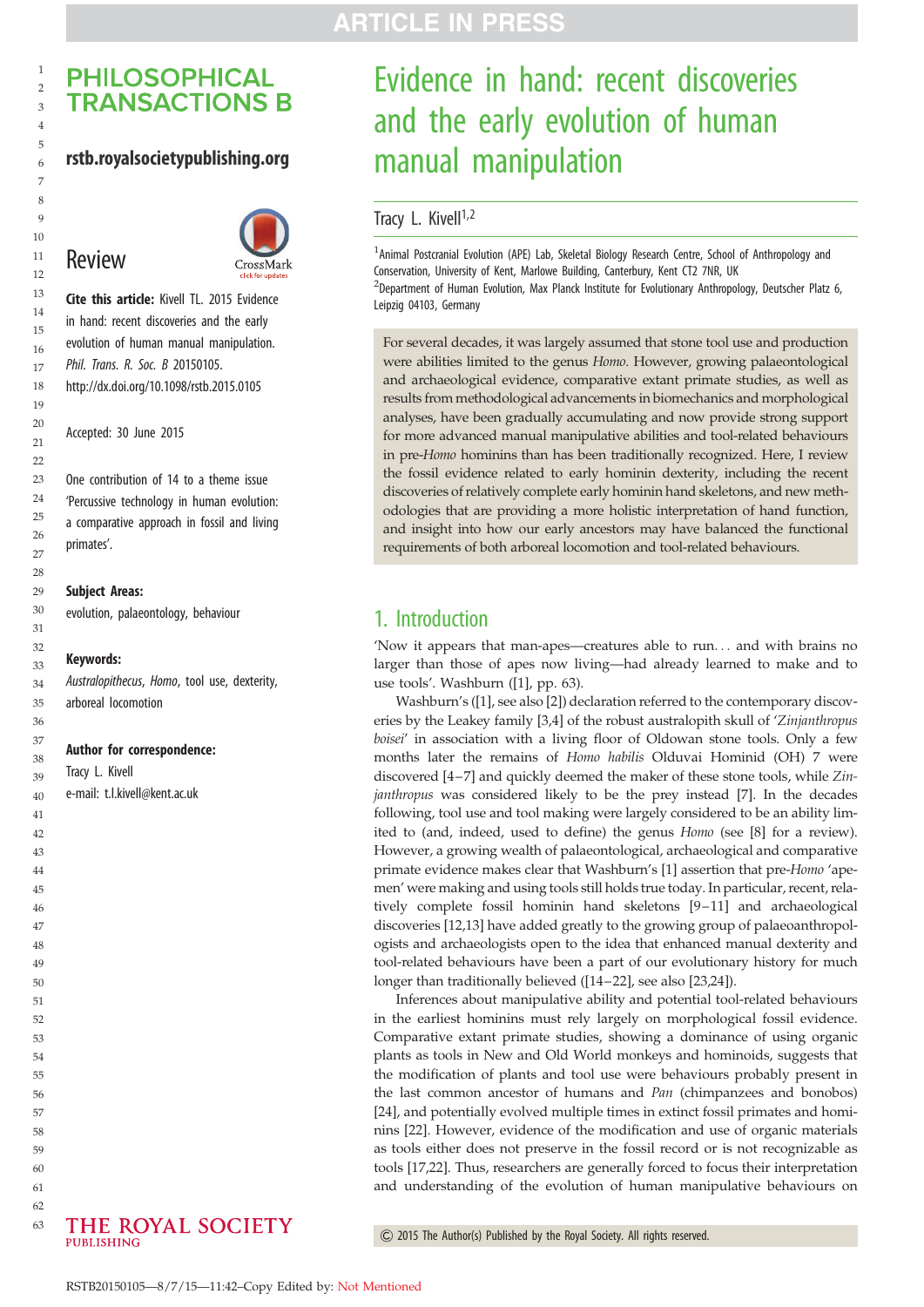

Figure 1. Bony and soft tissue morphology of the human hand considered advantageous for the manipulative precision and power squeeze grips used during stone tool use and production. (*a*) The suite of bony features typically considered distinct in the human hand (although some specific features are found in other primates, such as broad apical tufts in baboons) that reflect the ability to forcefully oppose the pads of the thumb and fingers, the well-developed musculature to the thumb and fifth digit, the high external loading of the thumb and distribution of that load across the wrist and palm, and the broad finger tips for control and manipulation of objects, especially within one hand. (*b*) Human precision grip (shown, a five-jaw chuck precision grip) in which the pads of the thumb and fingers grasp and manipulate the object and (*c*) a power squeeze grip, in which the fingers grasp the object diagonally and thumb is in line with the forearm. In stone tool behaviours, the thumb and fifth fingers are important for the manipulating and stabilizing objects in both the dominant and non-dominant hands. Muscles of the thumb and fifth digit that are strongly activated during use of these grips in tool making are noted [\[34\]](#page-9-0). FPL, flexor pollicis longus; FCU, flexor carpi ulnaris; FDM, flexor digiti minimi; ADM, abductor digiti minimi; OP, opponens pollicis; DI, dorsal interosseus; AP, oblique adductor pollicis; FPB, flexor pollicis brevis; EPB, extensor pollicis brevis; Mc, metacarpal. \*The styloid process found at dorsoradial corner of the third metacarpal and thus cannot been seen in palmar view. \*\*Marzke *et al*. [\[35\]](#page-9-0) show that the FPL is not strongly active in either the dominant or non-dominant hand, particularly during precision pinch grips, in experienced knappers (but see [\[36\]](#page-9-0)).  $83$ 84 85 86 87 88 89 90 91  $92$ 93  $Q\ddot{A}$  $95$ 96 97

fossilized hand anatomy, especially in the earliest stages of human evolution (e.g. between approx. 7 and approx. 3.5 Ma; see below) and modified stone tools. Furthermore, the morphological evidence for the majority of our evolutionary history has been limited to isolated hand bones that are not directly associated with taxonomically identifying remains (i.e. craniodental material) or stone tool evidence. Thus, palaeoanthropologists have debated the taxonomic attribution and manipulative capabilities of many early fossil hominins for several decades [\[14](#page-8-0),[15](#page-8-0),[18,25](#page-8-0)–[28\]](#page-8-0). However, recent palaeontological and archaeological discoveries, as well as advances in methods for analysing morphological remains, have shed new light on the manipulative abilities of early hominins. 98 99 100 101 102 103 104 105 106 107 108 109 110

There are several reviews of the morphological evidence for manipulative behaviours in human evolution [\[29](#page-8-0)–[33](#page-9-0)]. Therefore, this paper focuses on the more recent fossil and archaeological evidence and the results of new methodologies that are helping to broaden our understanding of the evolution of the human hand and, in particular, the potential manipulative abilities of early hominins and how these might also have been balanced with requirements of arboreal locomotion. 111 112 113 114 115 116 117 118 119

#### 2. What makes humans distinct? Manipulative abilities and morphological correlates 122 123

120 121

124

For the last few decades, research into the evolution of human manipulative abilities has focused—with good reason—on 125 126

identifying the manipulative behaviours that are unique to humans compared with other primates, and the morphological features of the human hand that might facilitate these abilities. This research is thoughtfully and thoroughly reviewed most recently by Markze [[33](#page-9-0)] and others [[29](#page-8-0)–[32\]](#page-9-0), and thus is briefly summarized below and in [figure 1.](#page-2-0)

Comparative experimental studies of primate manual manipulation, including those on experienced human stone tool knappers, have revealed three manipulative abilities considered unique to the human hand [\[37](#page-9-0)–[47](#page-9-0)]. The first is precision handling: the ability to rotate and manipulate objects within one hand using the thumb and finger tips [[37,41\]](#page-9-0). Other primates typically need to use the palm as well [\[43](#page-9-0)] or their other hand, a foot or the mouth to manipulate an object into the desired position [[39,41\]](#page-9-0). The second is forceful precision gripping, in which the pads of the thumb and one or more of the fingers are able to forcefully stabilize or manipulate an object, and at the same time withstand large external forces, such as when knapping a stone tool [[29,](#page-8-0)[41\]](#page-9-0) ([figure 1](#page-2-0)b). Other primates are capable of precision grips, typically tip-to-tip or pad-to-side grips between the thumb and index finger, but these are not generally done with strong force (i.e. precision holding; [[38](#page-9-0)–[40,45\]](#page-9-0)). However, recent studies have revealed precision pinch grips in wild, habituated macaques [\[44](#page-9-0)] and chimpanzees [\[46,47](#page-9-0)] that may be forceful, requiring further investigation in whether forceful precision pinch grips are truly unique to humans.

The third uniquely human manipulative ability is power squeeze gripping of cylindrical objects in which the fingers 2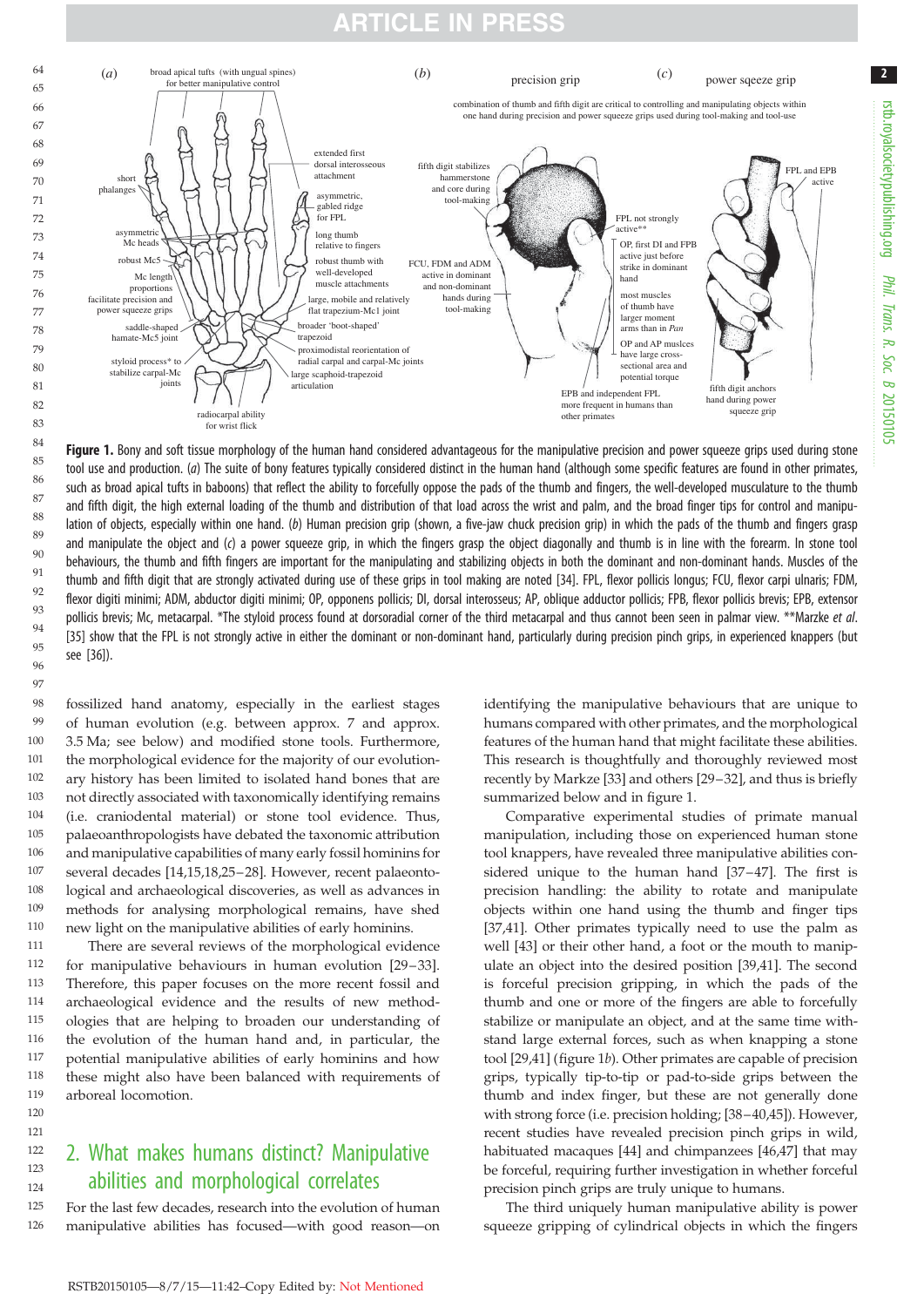<span id="page-4-0"></span>grip the object diagonally across the palm and the thumb is either wrapped around the object or is in line with the forearm, such as when using a hammer [\[48](#page-9-0)] [\(figure 1](#page-2-0)c). Other primates are capable of power grips (using the palm) or diagonal hook grips (fingers usually stabilized against the palm), but neither provide the same control that the power squeeze grip does in humans [\[48](#page-9-0)]. 127 128 129 130 131 132 133

To potentially infer when these unique manipulative abilities may have evolved in the human lineage, many have tried to identify the distinctive features, or suites of features, in human bony and soft tissue anatomy that facilitate these gripping behaviours [\[29,30](#page-8-0)[,32](#page-9-0),[49](#page-9-0)–[51](#page-9-0)]. These anatomical features are summarized in [figure 1](#page-2-0). The most obvious and critical difference about the human hand compared with other primates is our robust and long thumb relative to the length of the fingers. Experimental studies have demonstrated that the thumb of the dominant hand [[52,53\]](#page-9-0) and, although much less so, the non-dominant hand [[34\]](#page-9-0), incur substantial external force during stone tool making and, particularly during tool use, such as when using a flake ([\[53,54](#page-9-0)], but see [\[52](#page-9-0)] and below). The bony morphology and musculature of the thumb reflect its importance in human manipulative behaviours. All but one of the muscles of the human thumb have a significantly larger moment arm (i.e. better mechanical advantage or leverage) than that of chimpanzees [[35,55\]](#page-9-0). Two muscles in particular, the opponens pollicis and adductor pollicis muscles, also have larger cross-sectional area and potential torque that together provide better leverage and limit fatigue when opposing the thumb to the pads of the other fingers [\[55](#page-9-0)]. Larger muscle attachments on the first metacarpal (Mc1) for the opponens pollicis and first dorsal interosseous muscles also help to increase leverage and stabilize the joint at the base of the thumb during opposition [[32,56\]](#page-9-0). Much attention has been paid to the independent and well-developed flexor pollicis longus (FPL) muscle of humans that helps to flex and stabilize the tip of the thumb [[19,29,30](#page-8-0)[,51](#page-9-0),[57\]](#page-9-0). Although this muscle is important for precision control and manipulation, it is particularly active during power squeeze grips ([\[35](#page-9-0)], but see [[36\]](#page-9-0)), rather than precision pinch grips, and other primates also have an independent FPL (e.g. hylobatids [[51\]](#page-9-0)) or a similar gabled-attachment on the pollical distal phalanx (e.g. orangutans [\[57](#page-9-0)]; [figure 1](#page-2-0)a). Distinctive changes in carpal bone morphology, such a broader and flatter trapezium-Mc1 joint, the reorientation of the radial carpal (e.g. scaphoid-trapezoid) and carpometacarpal (e.g. capitate-Mc2) articulations, and the development of a styloid process on the base of the Mc3, together help to better distribute across the wrist and palm the large loads incurred by the thumb during tool-related behaviours [\[31](#page-8-0)[,58](#page-9-0)-61]. 134 135 136 137 138 139 140 141 142 143 144 145 146 147 148 149 150 151 152 153 154 155 156 157 158 159 160 161 162 163 164 165 166 167 168 169 170 171 172 173 174 175 176

The fifth digit is also particularly important during stone tool-related behaviours, but its morphology has been largely ignored in comparative and experimental studies [\[33,35,55](#page-9-0)]. The fifth digit stabilizes the dominant hand during power squeeze grips and precision grips (e.g. of the core during the strike of the hammerstone), as well as during precision grips of the non-dominant hand when manoeuvring an object within the hand to find the desired position [[35\]](#page-9-0). In humans, the fifth metacarpal is the most robust of the digits 2–5 and has a unique saddle-shaped joint with the hamate that helps to rotate the fifth digit towards the thumb [[31](#page-8-0),[35,50\]](#page-9-0). 177 178 179 180 181 182 183 184 185 186 187

Several other distinctive features of the human bony and soft tissue hand anatomy have also been correlated with 188 189

forceful precision and power squeeze grips [\(figure 1\)](#page-2-0), but the functional roles of the marginal aspects of the hand—the thumb and fifth digit—have been shown to be particularly important for the dexterity required to make and use stone tools [[35,55\]](#page-9-0). Looking at the morphology of these two digits, and their associated wrist bones, in fossils hominins may be the most informative way of inferring the evolution of manipulative abilities and tool-related behaviours in human evolutionary history [\[33](#page-9-0)].

## 3. Manipulative abilities of the earliest fossil hominins

Functional interpretations of hand remains in the earliest fossil hominins have focused not only on their potential manipulative abilities, but also on how the morphological requirements for manipulation may have been balanced with those of arboreal locomotion. Perhaps the most critical aspect to the unique manipulative abilities of humans is our intrinsic hand proportions (relative length of the thumb and fingers). However, we are extremely limited in what we can say about hand proportions in the early hominins, because it requires the preservation of multiple bones from the same individual. The earliest relatively complete hand is that of Ardipithecus ramidus [[62](#page-9-0)]. With hand proportions that are described as more Old World monkey-like than chimp-like (i.e. short metacarpals, long fingers, robust thumb), the authors describe the functional morphology only in relation to locomotion [[62\]](#page-9-0). They do not discuss potential manipulative abilities, presumably because, at 4.4 Ma, Ardipithecus appears about a million years before the earliest evidence of stone tool use and tool making ([[12,13,](#page-8-0)[63\]](#page-9-0), see below).

However, others have not been deterred from inferring human-like manipulative abilities in the absence of stone tool evidence, and from much less fossil evidence [[19](#page-8-0),[21,](#page-8-0)[64\]](#page-9-0). Among the two hand bones preserved from one of the earliest bipedal hominins, Orrorin tugenensis (ca 6 Ma), one is a distal pollical phalanx [\[65,66](#page-9-0)]. Its surprisingly human-like shape and FPL muscle attachment has led some to conclude that Orrorin possessed human-like precision grip abilities that evolved for the manipulation of organic objects, not stone tool making, with the relaxation of locomotor requirements on the forelimbs ([[19\]](#page-8-0), but see [\[66](#page-9-0)]).

Similar claims have been made for Australopithecus afarensis [[18,28,](#page-8-0)[50\]](#page-9-0). Though there is a wealth of hand fossils attributed to Au. afarensis [\[67](#page-9-0)–[69\]](#page-9-0), only a few metacarpals can be reliably associated with the same individual [\[50](#page-9-0)] (figure 2a). Hand proportions have been estimated in Au. afarensis by several researchers and range from potentially gorilla-like [[27\]](#page-8-0) to very similar [\[50](#page-9-0)], if not equal, to modern humans [[18,28\]](#page-8-0). Functional interpretations based on these differences in reconstructed hand proportions, as well as other wrist and hand morphology, also vary: Rolian & Gordon [[18\]](#page-8-0) conclude that Au. afarensis could not have produced precision grips with the same efficiency as modern humans; Marzke [[29,](#page-8-0)[50\]](#page-9-0) suggests Au. afarensis was capable of pad-to-side as well as three-jaw chuck precision grips, but likely had less effective precision handling and power squeeze grips; while Alba and co-workers [\[18,28](#page-8-0)] allow for the distinctly human-like pad-to-pad precision grips. Importantly, especially given the absence of evidence for stone tool behaviours prior to 2.6 Ma [[63\]](#page-9-0) until recently ([\[12,13](#page-8-0)]; see below), some researchers have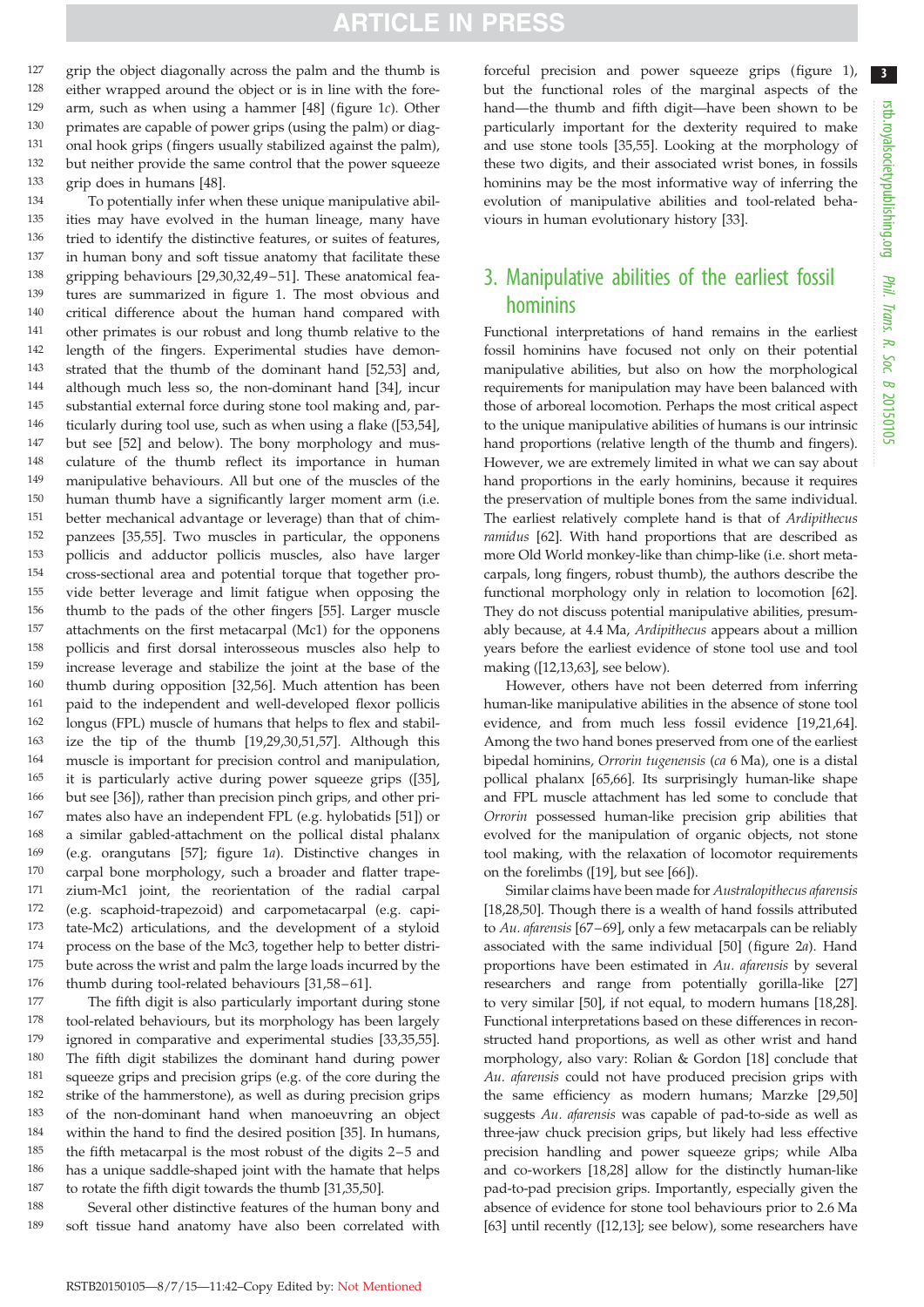<span id="page-5-0"></span>

Figure 2. Fragmentary or unassociated early hominin hand remains. (*a*) The composite hand of *Au. afarensis* from various sites in Hadar, Ethiopia. Only metacarpals 2– 5 articulate well together and are presumed to be from the same individual. (*b*) A sample of isolated hand bones from (i) Sterkfontein, generally attributed to *Au. africanus* and (ii) Swartkrans, associated with either *Au. robustus* or early *Homo*. None of the fossils can be associated with the same individual and several elements are not represented in the fossil record. (*c*) The associated juvenile hand fossils of *H. habilis* OH 7. Although the phalanges are well represented in the OH 7 hand, little of the thumb and palm is preserved making functional inferences challenging. All known wrist bones shown at bottom and numbers indicate digits 1–5. Note that the phalanges of rays  $2-5$  cannot be attributed to any particular ray with certainty. All bones are shown in palmar view (apart from the wrist bones) and to the same scale. (Online version in colour.) 212 213 214 215 216 217 218

supported the idea that the evolution of precision grip ability in Au. afarensis (and earlier hominins) should not be restricted to the context of stone tool behaviours, but may have initially evolved for non-lithic tool use or tool making, or any other complex manipulative behaviours that are required of extant non-human primates [\[14,17](#page-8-0)–[20,24](#page-8-0),[28](#page-8-0),[29\]](#page-8-0).  $221$  $222$ 223 224 225 226

219  $220$ 

The inference of human-like manipulative ability in early hominins is generally inherently linked to the relaxation of selective pressures on the hands for locomotion. There has been decades of debate regarding the significance of arboreal locomotion in the early hominin locomotor repertoire and the functional importance of 'arboreal' features such as long and curved fingers (see review by Ward [[70\]](#page-9-0)). The most common evolutionary scenario is one in which, with the advent of bipedalism, long, curved fingers are needed less, or not at all, for grasping in trees, freeing the fingers to shorten in length (either via neutral or positive selection) and the thumb, somewhat by default, to become relatively long [\[18](#page-8-0)[,71](#page-10-0)]. Alternatively, it has been suggested that human hand proportions may have been a pleiotropic by-product of reducing the length of our toes for bipedalism [\[18](#page-8-0)[,72](#page-10-0)] or that they are actually symplesiomorphic, more similar to the Miocene apes, and that early hominins never had the long fingers typical of our living chimpanzee and bonobo cousins [\[28](#page-8-0)[,73](#page-10-0)]. In all of these scenarios, human hand proportions can be viewed, at least partly, as an exaptation, rather than adaptation, for enhanced dexterity [\[18,28](#page-8-0)]. The key to choosing between these scenarios relies on being able to accurately reconstruct intrinsic hand (and potentially foot) proportions in early hominins, which is particularly challenging due to the poor preservation and lack of associated hand skeletons (see below). For example, the estimated human-like hand 227 228  $229$ 230 231 232 233 234 235 236 237 238 239 240 241 242 243 244 245 246 247 248 249 250 251 252

proportions reconstructed for Au. africanus can only be estimated from unassociated metacarpals [\[74](#page-10-0)] [\(figure 2](#page-4-0)b). Hand proportions in Paranthropus/early Homo (e.g. Swartkrans specimens; [figure 2](#page-4-0)c), the 'handy-man' H. habilis OH7 hand (contra [[2](#page-8-0)]; [figure 2](#page-4-0)*d*) and Homo erectus are completely unknown because there is simply not enough fossil evidence. The fossil hominin sites at Sierra de Atapuerca, Spain preserve numerous hand bones, ranging from a single early Homo phalanx from Sima del Elefante [[75\]](#page-10-0), to dozens of hand bones from Gran Dolina (Homo antecessor) [[76\]](#page-10-0) and Sima de los Huesos (Homo heidelbergensis), the latter of which remain unpublished [[77\]](#page-10-0). All show morphology that can broadly be described as modern human-like, but they cannot be associated with any particular individual to directly quantify intrinsic hand proportions or provide an overall functional interpretation of the hand in these Homo species.

rstb.royalsocietypublishing.org

rstb.royalsocietypublishing.org

4

*Phil. Trans. R. Soc. B* Phil. Trans. R. Soc. B 20150109

## 4. What can we learn from relatively complete hominin hand skeletons?

#### (a) Little foot

In addition to Ar. ramidus, there are only three relatively complete early hominin hands prior to Neandertals (figure 3). The first is the left hand of Australopithecus prometheus [[78](#page-10-0)] StW 573 or 'Little foot', discovered in 1999 in the Silberberg Grotto of Sterkfontein, South Africa [\[9,](#page-8-0)[78,79](#page-10-0)] and dated to as early as 3.7 Ma [\[80](#page-10-0)] or as late as 2.2 Ma [\[81](#page-10-0)] (figure 3a). It is associated with a relatively complete skeleton, allowing the rare opportunity to interpret the hand morphology within the context of the remainder of upper limb and postcranial skeleton, as well as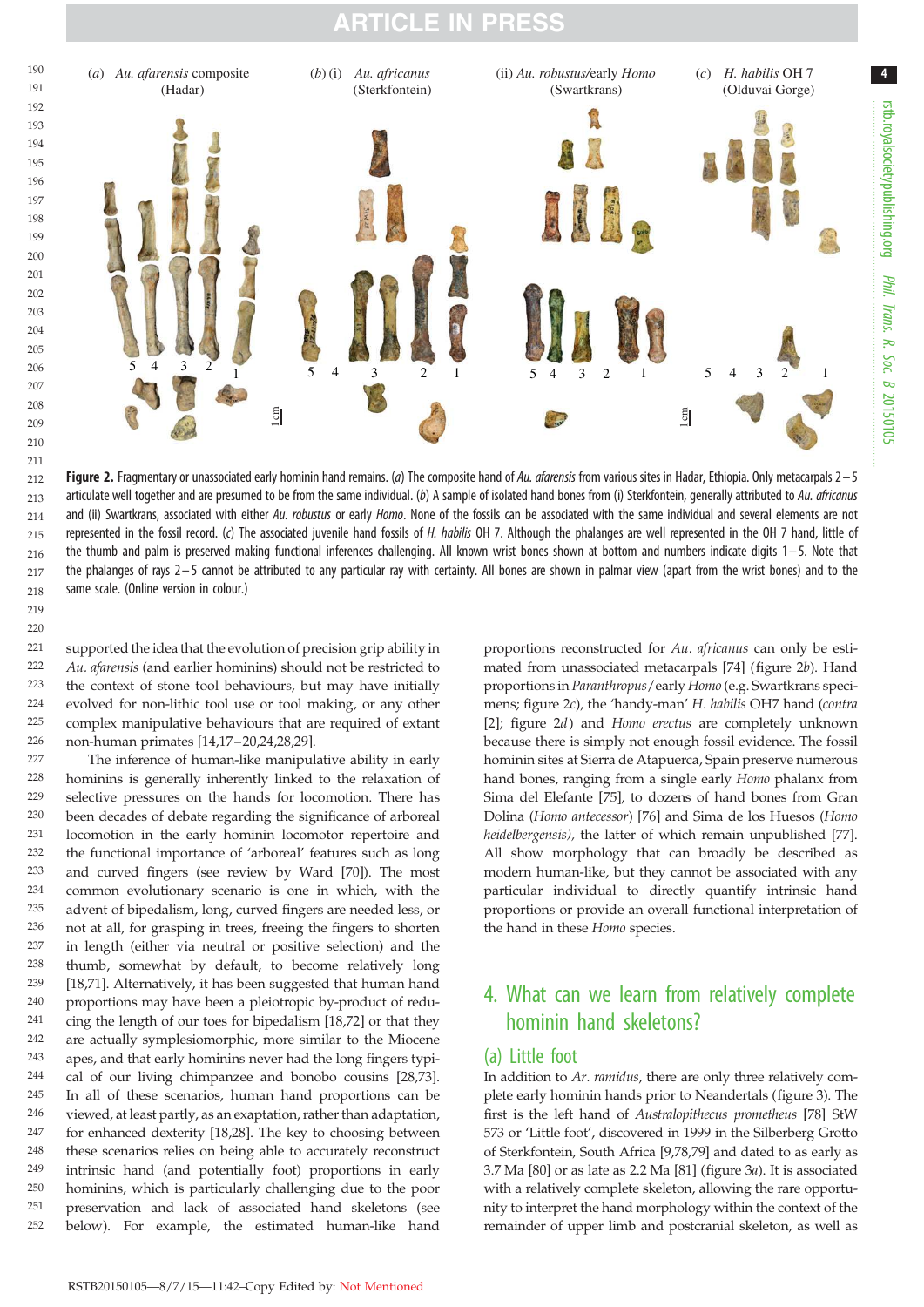

Figure 3. The associated hand remains of early hominins. (*a*) The left hand of *Au. prometheus* StW 573 [[78](#page-10-0)] *in situ*; (*b*) the reconstructed right hand of MH2 ( palmar view), with in set image of hand bones *in situ*; (*c*) the reconstructed right hand of Hand 1 *H. naledi* ( palmar view) with in-set image of hand bones *in situ*. All hands are shown to the same scale. Photo credit: R. J. Clarke (*a*) and P. Schmid (*b,c*). (Online version in colour.)

taxonomically identifiable craniodental remains [\[9](#page-8-0),[78](#page-10-0),[79](#page-10-0)]. Preliminary observations of the hand morphology describe an unusual trapezium-Mc1 articulation that is unlike humans or chimpanzees, a robust, human-like thumb and proximal phalanges that are as curved as Au. afarensis [\[9\]](#page-8-0). No inferences about its manipulative capability have yet been made and we still await a full description and morphometric analysis of the left (and right; [\[79](#page-10-0)]) hand remains. However, curved phalanges suggest use of the hand for locomotor grasping and the current absence of stone tools in Member 2 at Sterkfontein [\[82\]](#page-10-0) suggests that the evolution of any human-like manipulative capabilities in StW 573 may have been in response to non-lithic tool use. 279 280 281 282 283 284 285 286 287 288 289 290 291

#### (b) *Australopithecus sediba*

 $292$ 293

In 2010, a relatively complete right hand of the female adult Australopithecus sediba MH2 skeleton from Malapa, South Africa dated to 1.98 Ma was discovered [\[10](#page-8-0)[,83](#page-10-0)] [\(figure 3](#page-5-0)b). Preserving 20 of the 27 bones in the human hand, MH2 offered the first (published) opportunity to make inferences about potential overall locomotor and manipulative hand function in an early hominin. Furthermore, the MH2 hand is found in association with a complete right arm [\[84](#page-10-0)] and much of the postcranial skeleton [\[83](#page-10-0)], and post-dates the appearance of stone tools in the archaeological record [\[13](#page-8-0)[,63](#page-9-0)]. Although stone tools have not yet been found in direct association with Au. sediba [[10\]](#page-8-0), tool making (using stone and bone) has been documented at other local, contemporaneous sites, such as Sterkfontein [\[82](#page-10-0)] and Swartkrans [\[14](#page-8-0),[16](#page-8-0)]. 294 295 296 297 298 299 300 301 302 303 304 305 306 307

The MH2 hand bones present a unique mosaic of features. The proximal and intermediate phalanges are mildly curved, similar to those of Au. africanus and OH 7 [[10,11\]](#page-8-0), and display well-developed flexor sheath ridges indicating powerful flexion of the hand during grasping. The wrist bones also show more similarities to other australopiths than to Homo [[11\]](#page-8-0) and the metacarpal shafts, especially that of the Mc1, are remarkably gracile (although the Mc3 of the male juvenile 308 309 310 311 312 313 314 315

MH1 skeleton is more robust, suggesting a strong degree of sexual dimorphism in the hand morphology) [\[10](#page-8-0),[11\]](#page-8-0). However, the distal pollical phalanx is broad with a welldeveloped FPL attachment, the first metacarpal has a distally extended, human-like positioning of the dorsal interosseous tendon, and the robust base of the fifth metacarpal suggests that the extrinsic and intrinsic musculature to the fifth finger were well developed [[10\]](#page-8-0) (figures [1](#page-2-0) and [3](#page-5-0)b). (However, it is important to note that recent evidence has not found a strong correlation between entheses shape and the size of the muscle [\[85,86](#page-10-0)].) Perhaps most importantly, the completeness of the Au. sediba MH2 hand offers the first accurate quantification of hand proportions in an early hominin, showing that the thumb is not only long relative to the fingers, but is actually relatively longer than that of modern humans (i.e. falling outside the range of human variation) [[10\]](#page-8-0). Such a long thumb would have greatly facilitated padto-pad opposition of the thumb and fingers, and ultimately lead to greater control and manipulation of small objects in particular [\[29](#page-8-0)].

With the traditional view that the hand of the last common ancestor of Pan and humans was generally Pan-like (but see [[62,](#page-9-0)[87\]](#page-10-0)) with long fingers, one can consider the long thumb of humans to be the result of reducing the length of the fingers, rather than increasing the length of the thumb per se [\[18](#page-8-0)]. Such a scenario is expected in a hand that is no longer significantly used for locomotion. However, if the hand were still under forelimb-dominated locomotor selective pressures, then lengthening the thumb would allow a hominin to retain long fingers needed for grasping branches but also a long thumb that is advantageous for pad-to-pad precision gripping [[18\]](#page-8-0). Digit proportions in Au. sediba reveal that the length of the thumb, and particularly the Mc1, is unexpectedly long (relative to the length of the third ray and to hand size) [[10](#page-8-0),[11,28\]](#page-8-0), suggesting perhaps a selection for increased thumb length. However, the length of the proximal and intermediate phalanges (relative to metacarpal length) is similar to that of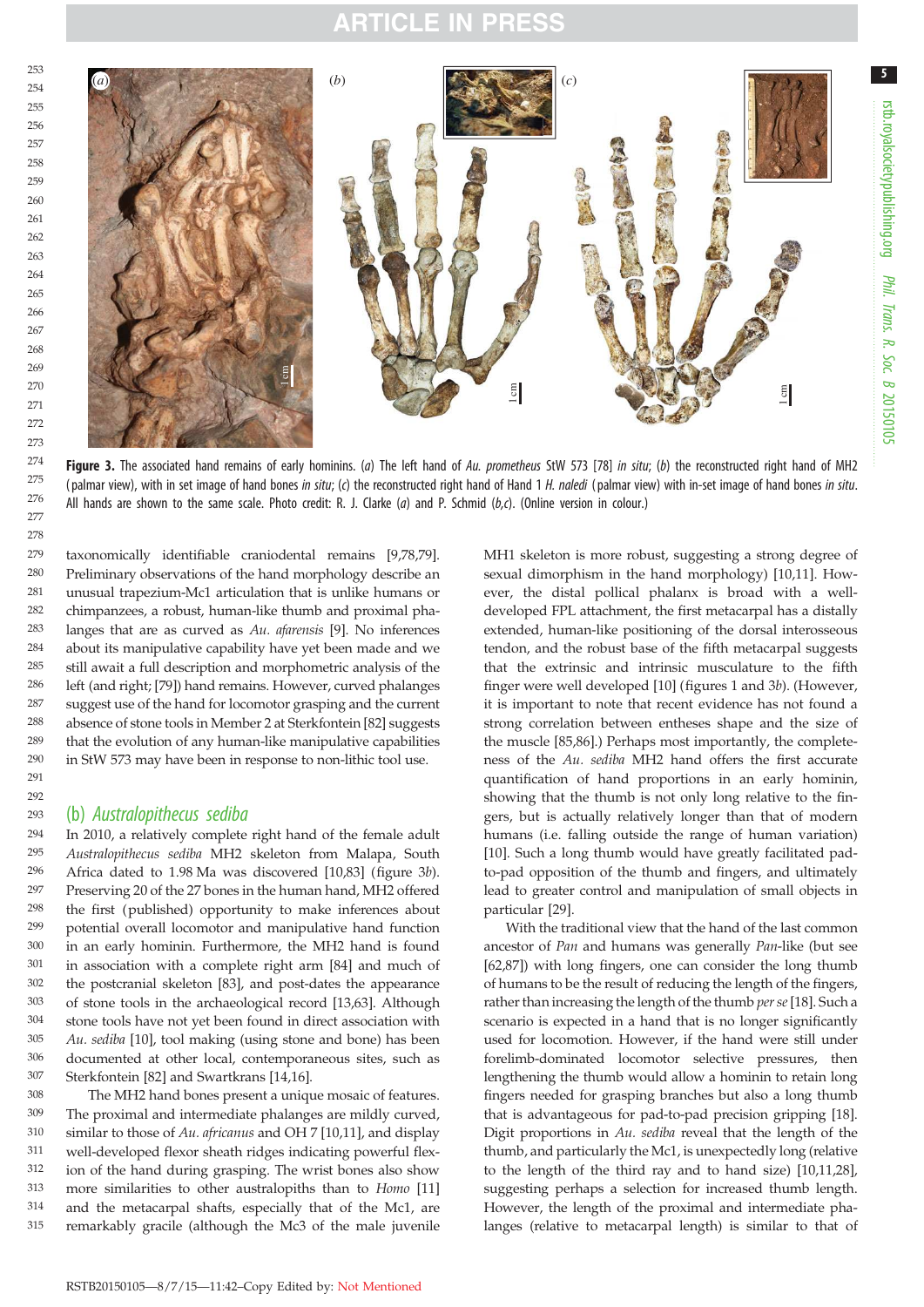modern humans, suggesting long fingers were not a functional requirement of its locomotor strategy. Within the context of the remainder of the MH2 skeleton, it may be that the functional requirements of locomotion were fulfilled by the long, apelike upper limb [[84\]](#page-10-0) and mildly curved phalanges [[10\]](#page-8-0), while the hand proportions of Au. sediba reflect the requirements of enhanced dexterity. 316 317 318 319 320 321 322

#### (c) *Homo naledi* 325

323 324

The recent discovery of a complete right hand (missing only the pisiform) of Homo naledi offers unprecedented insight into how the hominin hand might balance the functional requirements of both locomotor grasping and manipulation [[11](#page-8-0),[88\]](#page-10-0) [\(figure 3](#page-5-0)c). The H. naledi right hand was found partially articulated in association with over 120 other isolated hand bones in the Dinaledi Chamber of the Rising Star cave system, South Africa [[11,](#page-8-0)[88\]](#page-10-0). The remains have yet to be dated but present yet another distinct mosaic of morphological features not yet known in any other hominin [\[11](#page-8-0)]. The wrist is remarkably derived, demonstrating most of the key features considered advantageous for coping with high external loading of the thumb during tool-related behaviours [\[27](#page-8-0)[,32,33,59](#page-9-0)–[61\]](#page-9-0) [\(figure 1](#page-2-0)). The radial carpal and carpometarcarpal joints show signs of reorientation to a more human-like proximodistal alignment, including a trapezoid that is palmarly expanded to have a human-like 'boot-shape'. However, the trapezium-Mc1 articulation is remarkably small and there is no styloid process on the Mc3 [\[11](#page-8-0)]. The thumb is long relative to the fingers; although not as long as Au. sediba MH2, H. naledi falls only within the variation of modern human males (and outside that of females) [[11\]](#page-8-0). The thumb is robust with a human-like attachment for the FPL muscle and well-developed, flaring muscle attachments for the opponens pollicis and first dorsal interosseous muscles, while the hamate-Mc5 articulation is saddle-shaped like in humans. Together, this morphology suggests enhanced opposition of the thumb to the fingers, particularly while holding and manipulating large objects, as well as efficient precision and precision pinch grips [\[35](#page-9-0)]. The suite of features found in the H. naledi wrist and palm have only been found in committed stone tool makers like Neandertals and H. sapiens, strongly suggesting that H. naledi had enhanced manipulative abilities for tool-related behaviours. Like with Au. sediba, there are no stone tools yet found in association with the H. naledi remains and without knowing the geological age, H. naledi may have used stone and/or organic materials as tools. 326 327 328 329 330 331 332 333 334 335 336 337 338 339 340 341 342 343 344 345 346 347 348 349 350 351 352 353 354 355 356 357 358 359 360 361 362

In contrast to the derived morphology of the wrist and palm, however, the fingers of H. naledi are strongly curved; more curved than australopiths, including Au. afarensis [\[11](#page-8-0)]. Phalangeal curvature is one of the best indicators of function in the hand [[89](#page-10-0)–[92\]](#page-10-0). The degree of longitudinal curvature is strongly correlated with the degree arboreal locomotion across primates, with climbing and, especially, suspensory taxa showing much stronger curvature than terrestrial quadrupedal or bipedal taxa [[89](#page-10-0) –[91](#page-10-0)]. Phalangeal curvature is also known to be sensitive to changes in locomotion throughout ontogeny, such that more arboreal juveniles have more strongly curved phalanges than their more terrestrial adult counterparts [\[93](#page-10-0)]. The strong phalangeal curvature in both the proximal and intermediate phalanges of H. naledi is a clear functional indicator that this hominin still used its hands for locomotor grasping. The combination of such 363 364 365 366 367 368 369 370 371 372 373 374 375 376 377 378

curved phalanges with a largely late-Homo-like wrist and palm demonstrates that (i) locomotor grasping was a functionally significant behaviour [[94\]](#page-10-0), not just a primitive, non-adaptive retention that has yet to be lost (contra [[95\]](#page-10-0)) and (ii) this hominin was capable of using their hands for both enhanced manipulation and arboreal locomotion, such that one functional role did not necessarily need to be sacrificed for the other.

## 5. New insights from new discoveries and methodologies

Decades of research aiming to identify and test the potential morphological features of the human and hominin hand that are adaptive for stone tool behaviours were somewhat undermined by the discovery of the Late Pleistocene Homo floresiensis [\[96](#page-10-0)]. Hand bones dated to  $17-19000$  BP [97.98] and belonging to at least two, small-bodied individuals (LB1 and LB6) are surprisingly primitive; more similar to extant apes and australopiths than to other Homo species, despite their remarkably young age [\[98](#page-10-0)–[100](#page-10-0)]. For example, although H. floresiensis has a broad pollical distal phalanx with a human-like FPL attachment [[98,100](#page-10-0)], the proximal phalanges are curved to a similar degree as in Au. afarensis [[100](#page-10-0)] and the wrist lacks a Mc3 styloid process, a bootshaped trapezoid, and a reorientation of the radial carpal and metacarpal joints that are found in later Homo (and H. naledi) [[98,99\]](#page-10-0). However, there is a well-documented archaeological sequence at Flores clearly demonstrating that stone tool making and use were part of the behavioural repertoire of H. floresiensis from as early as 840 Ka [\[97,101\]](#page-10-0). Thus, the direct association between the largely primitive hand of H. floresiensis and stone tools (produced via a simple reduction sequence [[97\]](#page-10-0)) calls into question our traditional assumptions about the necessary morphological features and biomechanical consequences of stone tool production [[98](#page-10-0)].

Furthermore, recent archaeological discoveries have changed the traditional perception that stone tool production is an ability limited to the genus Homo (see review in [[8](#page-8-0)]). The first is that of stone cut marks on bone at Dikika, Ethiopia dated to 3.39 Ma and in deposits currently associated only with Au. afarensis [[12,](#page-8-0)[102](#page-10-0)]. The archaeological evidence demonstrates the use of sharp-edged stones to remove flesh and blunt stones to access marrow ([[12\]](#page-8-0), but see [\[103\]](#page-10-0)). McPherron et al. [\[12](#page-8-0)[,104\]](#page-10-0) put forth the important message of changing the traditional archaeological paradigm that stone tool use could not have occurred prior to stone tool making, and the need to look for evidence of stone tool use in deposits that predate recognizable stone tools (and pre-date Homo).

McPherron et al. [[12,](#page-8-0)[104](#page-10-0)] somewhat controversial [\[103\]](#page-10-0) claim of tool-use ability in pre-2.6 Ma-hominins is further substantiated by the recent discovery of pre-Oldowan stone tools, currently named Lomekwian, dated to 3.3 Ma from Lomekwi 3 in Kenya [\[13\]](#page-8-0). These tools are 700 000 years older than earliest Oldowan technology (2.6 Ma [\[63](#page-9-0)]) and over 500 000 years older than the earliest possible fossil evidence of Homo (2.8 Ma [\[105\]](#page-10-0)). Their techno-morphology suggests they were made using arm and hand motions that are most similar to the hammeron-anvil technique used by chimpanzees during nut-cracking (but likely requiring greater cognitive ability [[106](#page-10-0)], see also [[107](#page-10-0)]), rather than the free-hand knapping of the Oldowan [[13\]](#page-8-0). The inferred knapping technique suggests a substantial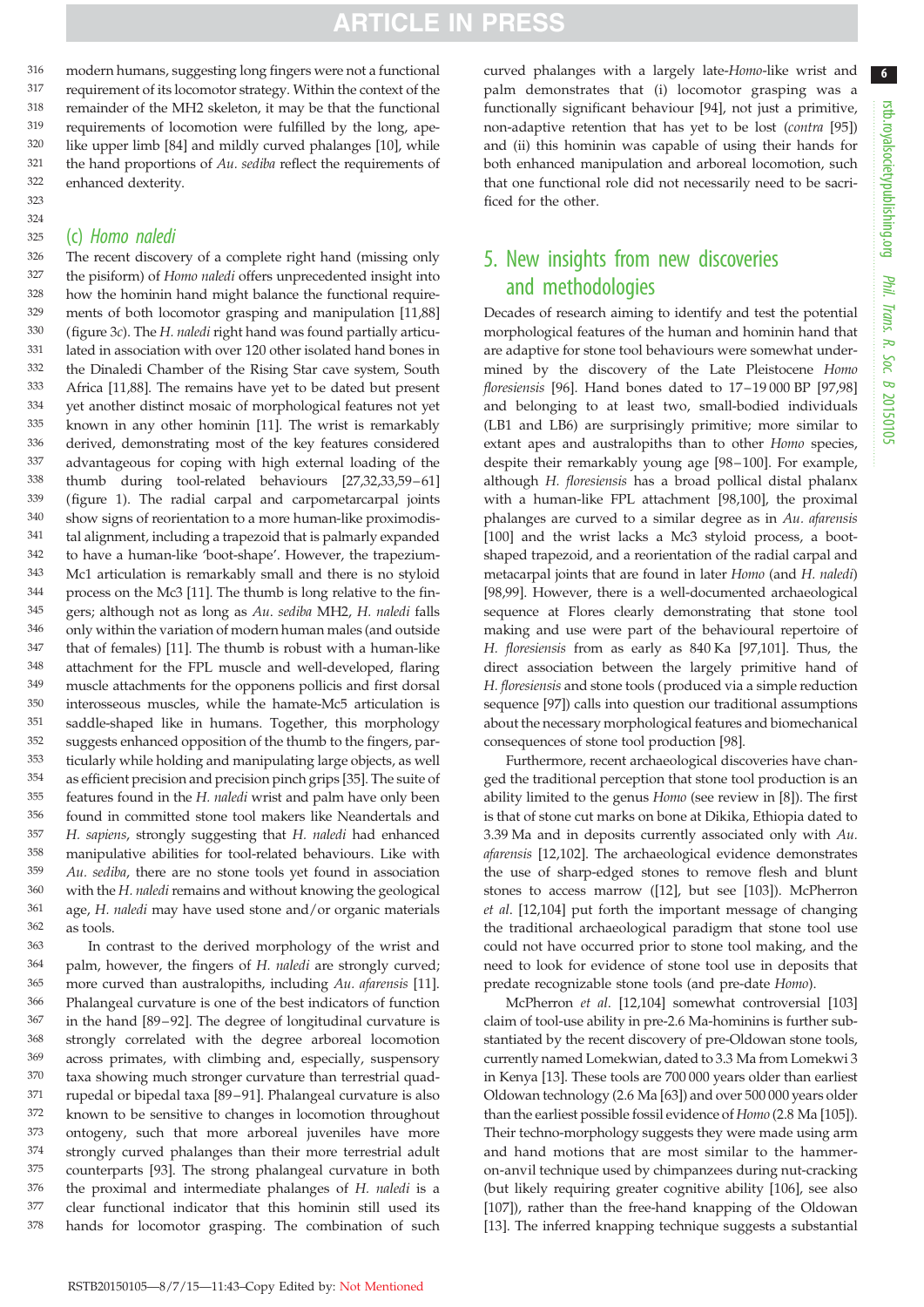<span id="page-8-0"></span>degree of hand motor control and forceful loading of the hands, but likely less dexterity than Oldowan-making hominins [13]. These tools are found in the same geographical and chronological context of Kenyanthropus platyops, but are also contemporaneous with Au. afarensis [13]. Importantly, both the Lomekwian and Dikika cut marks [12] are too old to be associated with currently known Homo fossils, and thus demonstrate a manipulative (and cognitive) ability of pre-Homo hominins that has not been traditionally recognized. 379 380 381 382 383 384 385 386 387

Biomechanical studies of tool use and tool making have helped to clarify how fossil hominin hands may have been loaded during stone tool-use and tool-making activities [\[34](#page-9-0),[52](#page-9-0)-[54\]](#page-9-0). Rolian et al. [[52\]](#page-9-0) created artificial 'stone tools' instrumented with force plates to examine how the external forces and joint stress were distributed across the thumb and index finger. They found that the thumb experienced higher external loads and joint stress during tool making than during flake use (but see [[53,54](#page-9-0)] and below). They also found that individuals with longer digits required relatively less muscle force to stabilize the digit joints and experienced relatively less joint stress during stone tool behaviours, because their digits and joints were relatively more robust. The implications of their results, they suggest, are that the gracile pollical metacarpals of chimpanzees and early australopiths could not produce or withstand the high forces that occur during stone tool making [[52\]](#page-9-0). 388 389 390 391 392 393 394 395 396 397 398 399 400 401 402 403 404

Others [[34,53,54](#page-9-0)] have also investigated external loading of the radial digits during Oldowan stone tool making, but by using pressure strips along the digits, such that force was measured directly on the hand rather than by the tool (as in [\[52](#page-9-0)]). In contrast to Rolian et al. [52], Williams et al. [[53\]](#page-9-0) found that the loading experienced by the thumb during tool making was actually lower (not higher) than that of the index and middle finger. In other words, the human thumb is 'over-built' for Oldowan stone tool making, but appears well adapted for the much higher external forces experienced during flake use [\[54](#page-9-0)]. Key & Dunmore [\[34](#page-9-0)] further suggest that the robust thumb of humans and other hominins was selected for, at least in part, the loads experienced in the nondominant hand during stone tool making (although these loads are much lower than those experienced by the thumb of the dominant hand). This variation in experimental results at least partly reflects differences in methodology (portable force plates [\[52](#page-9-0)] versus pressure strips [[34,53,54](#page-9-0)], and novice [\[52](#page-9-0)] versus expert [\[34,53,54](#page-9-0)] knappers), but also demonstrates the challenges of trying to simulate and quantify the biomechanics of tool-related manipulative behaviours in fossil hominins using modern humans (and modern human hand anatomy). 405 406 407 408 409 410 411 412 413 414 415 416 417 418 419 420 421 422 423 424 425 426

Kinematic modelling of the primate hand also has the potential to make more informed inferences of the manipulative abilities in early hominins. Feix et al. [[108\]](#page-10-0) created a kinematic model of thumb and index finger precision grip and manipulative movement based on bony hand morphology in a broad sample of extant primates and fossil hominins. They found that joint mobility and (scaled) digit proportions are critical for determining precision grip and manipulation potential [\(figure 1\)](#page-2-0), but having a relatively long thumb or high joint mobility alone do not necessarily result in greater dexterity [\[108\]](#page-10-0). Despite (potential) differences in digit proportions and joint mobility in australopiths, Au. afarensis and Au. sediba show a manipulation workspace that is similar to that of modern humans [1088], supporting previous interpretations of increased dexterity in these taxa [10,18,29] and 427 428 429 430 431 432 433 434 435 436 437 438 439 440 441

archaeological evidence of tool-related behaviours in pre-Homo hominins [12,13].

Finally, greater access to three-dimensional scanning techniques, including surface scanning [[34](#page-9-0)-36,53-61,[98,99\]](#page-10-0) and microtomography [\[109,110](#page-10-0)], has allowed for more comprehensive functional analyses of both the external and internal morphology of hand bones. In particular, analyses of the internal trabecular morphology of hand bones has provided new insights into how early hominins may have actually, rather than potentially, used their hands [\[110\]](#page-10-0). Trabecular bone remodels throughout an individual's life in response to mechanical loading; a concept known as bone functional adaptation [[111](#page-10-0)]. Several experimental studies have shown that changes in loading direction or magnitude can be associated with corresponding changes in the orientation of trabeculae struts or relative volume of trabecular bone (e.g. [[112](#page-10-0)[,113\]](#page-11-0)). Previous comparative studies show that variation in trabecular structure in extant hominoid (including humans) hand bones correlates well with differences in inferred joint posture and loading during locomotion and manipulation [[110](#page-10-0)]. Within this context, Skinner *et al.* [21] recently analysed the trabecular structure in several fossil hominin hand bones, and found that Neandertals, early Homo sapiens and modern humans share a distinct asymmetrical pattern in the distribution of trabecular bone in the metacarpals consistent with forceful opposition of the thumb and fingers that is not found in other extant apes (including nut-cracking Taï chimpanzees). Interestingly, Au. africanus also shows the Neandertal- and human-like pattern of trabecular bone, suggesting that this early hominin was also habitually using forceful human-like opposition of the thumb and fingers, such as in the precision and power squeeze grips that are used during tool use and tool making [21]. Although many have proposed that Au. africanus [[64\]](#page-9-0) and earlier hominins [18–20,28,29] were potentially capable of human-like precision grips, the trabecular structure provides more direct evidence that Au. africanus was actually loading its hand in a human-like way, despite not having a fully human-like external hand morphology [21,[114](#page-11-0)]. These results provide morphological evidence of enhanced manipulative ability in an australopith and additional support for archaeological evidence of tool use [12] and tool making [13] in pre-Homo hominins.

## 6. Conclusion

Darwin [[115](#page-11-0)] first proposed that the advent of bipedalism was directly linked tool use as it freed the hands from the constraints of locomotion. This view was maintained with the earliest discoveries of stone tools and fossil hominin remains in the 1950s and 1960s [1,[116](#page-11-0)]. However, there was a paradigm shift in the 1970s with the discovery of the small-brained, bipedal Au. afarensis 1.5 Myr earlier than the appearance of stone tools [8]. Further discoveries of earlier bipedal hominins dating back to at least approximately 6 Ma [[65\]](#page-9-0) only increased the gap between bipedalism and stone tools [8]. Thus, tool-related behaviours have generally no longer been thought to have a cause –effect relationship with the origin of hominin bipedalism [[50,](#page-9-0)[117](#page-11-0),[118](#page-11-0)]. However, it may be worthwhile to revisit Darwin's original hypothesis. On the one hand, recent discoveries are closing chronological gap between the origin of bipedalism and evidence for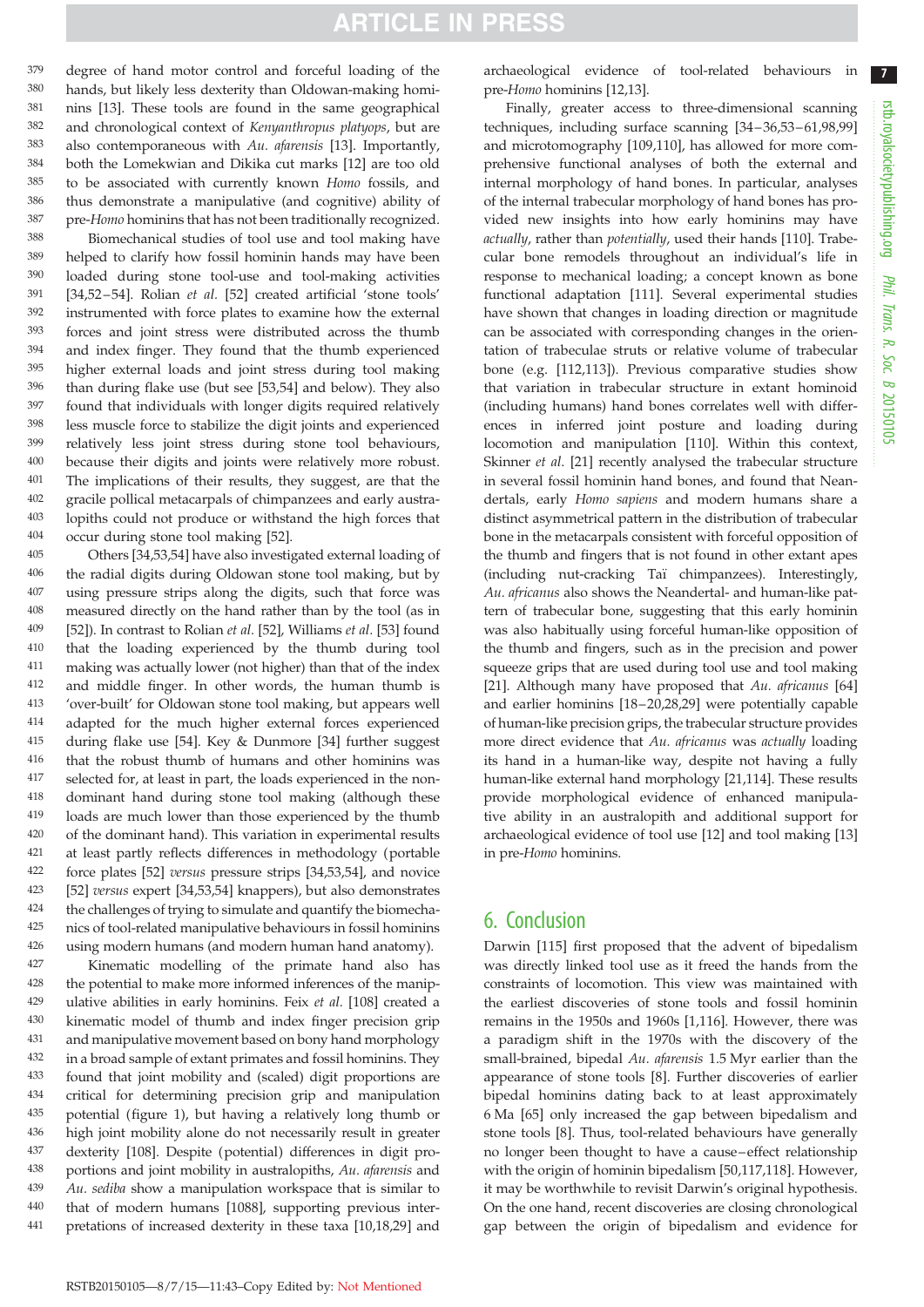<span id="page-9-0"></span>tool-related behaviours. Morphological evidence (albeit limited) suggests the potential for human-like precision grip ability in some of the earliest hominins (Orrorin; [\[19](#page-8-0)]). Fur-thermore, comparative extant primate evidence [[22](#page-8-0)-[24](#page-8-0)] and the recognition of the enhanced manipulative and cognitive abilities required for the production of Oldowan [\[106,107,](#page-10-0)[119](#page-11-0)] and, less so, Lomekwian stone tools [\[13](#page-8-0)], together suggest that there was likely a long history of experimental tool use and improvements to manual dexterity prior to the first recognizable stone tool behaviours in the archaeological record [[17,22](#page-8-0)]. On the other hand, morphological evidence from relatively complete hand skeletons [[9](#page-8-0)–[11\]](#page-8-0) indicates that fossil hominins did not necessarily need to 'free' their hands from the functional requirements of locomotion to increase their dexterity. Together recent evidence suggests that pre-Homo hominins were more dextrous than has been traditionally assumed, that tool-related behaviours have played a chronologically deeper and more prominent role in our evolutionary history than previously considered, and that the hands of these early hominins were capable of 442 443 444 445 446 447 448 449 450 451 452 453 454 455 456 457 458 459 460 461

#### combining the functional requirements of both arboreal locomotion and enhanced manipulation.

#### Competing interests. I have no competing interests.

Funding. This research was supported by the European Research Council Starting Grant no. 336301 and the Max Planck Society.

Acknowledgements. I am grateful to Ignacio de la Torre and Satoshi Hirata for the opportunity to participate in the interesting volume. I thank Ron Clarke for sharing his image of the StW 573 hand and Peter Schmid for his images of the Au. sediba and H. naledi hands. I thank the following people for access to original fossils: S. Potze, L. Kgasi (Ditsong Museum), L. Berger, B. Zipfel and F. Thackeray (University of the Witwatersrand), B. Kimbel, T. White, B. Asfaw, G. Semishaw, Y. Assefa, G. Shimelies (National Museum of Ethiopia), A. Gidna and A. Kweka (Museum and House of Culture, National Museum of Tanzania). I am grateful to the following collaborators, whose expertise and discussions over the years have contributed greatly to this review: S. Churchill, L. Berger, C. Orr, M. Tocheri, A. Deane, D. Schmitt, N. Stephens, Z. Tsegai, J.-J. Hublin, S. McPherron, M. Skinner. I thank N. Stephens for his helpful comments on an earlier version of this manuscript.

### **References**

1. Washburn SL. 1960 Tools and human evolution. *Sci. Am*. 203, 62 – 75. [\(doi:10.1038/scientificamerican](http://dx.doi.org/10.1038/scientificamerican0960-62) [0960-62\)](http://dx.doi.org/10.1038/scientificamerican0960-62) 2. Napier JR. 1962 The evolution of the hand. *Sci. Am*. 207, 56 – 62. ([doi:10.1038/scientificamerican](http://dx.doi.org/10.1038/scientificamerican1262-56) [1262-56\)](http://dx.doi.org/10.1038/scientificamerican1262-56) 3. Leakey LSB. 1959 A new fossil skull from Olduvai. *Nature* 184, 491 – 493. [\(doi:10.1038/184491a0\)](http://dx.doi.org/10.1038/184491a0) 4. Leakey LSB. 1960 Recent discoveries at Olduvai Gorge. *Nature* 188, 1050– 1052. ([doi:10.1038/](http://dx.doi.org/10.1038/1881050a0) [1881050a0](http://dx.doi.org/10.1038/1881050a0)) 5. Leakey LSB. 1961 New finds at Olduvai Gorge. *Nature* 189, 649 – 650. [\(doi:10.1038/189649a0\)](http://dx.doi.org/10.1038/189649a0) 6. Napier JR. 1962 Fossil hand bones from Olduvai Gorge. *Nature* 196, 409 – 411. [\(doi:10.1038/](http://dx.doi.org/10.1038/196409a0) [196409a0\)](http://dx.doi.org/10.1038/196409a0) 7. Leakey LSB, Tobias PV, Napier JR. 1964 A new species of the genus *Homo* from Olduvai Gorge. *Nature* 202, 7 – 9. ([doi:10.1038/202007a0](http://dx.doi.org/10.1038/202007a0)) 8. de la Torre I. 2011 The origins of stone tool technology in Africa: a historical perspective*. Phil. Trans. R. Soc. B* 366, 1028– 1037. ([doi:10.1098/rstb.](http://dx.doi.org/10.1098/rstb.2010.0350) [2010.0350\)](http://dx.doi.org/10.1098/rstb.2010.0350) 9. Clarke RJ. 1999 Discovery of complete arm and hand of the 3.3 million-year-old *Australopithecus* skeleton from Sterkfontein. *S. Afr. J. Sci.* 95,  $477 - 480$ 10. Kivell TL, Kibii JM, Churchill SE, Schmid P, Berger LR. 2011 *Australopithecus sediba* hand demonstrates mosaic evolution of locomotor and manipulative abilities. *Science* 333, 1411– 1417. [\(doi:10.1126/](http://dx.doi.org/10.1126/science.1202625) [science.1202625\)](http://dx.doi.org/10.1126/science.1202625) 11. Kivell TL, Deane AS, Tocheri MW, Orr CM, Schmid P, Hawks J, Berger LR, Churchill SE. 2015 The hand of Q1 *Homo naledi*. *Nat. Comm*. 12. McPherron SP, Alemseged Z, Marean CW, Wynn JG, Reed D, Geraads D, Bobe R, Béarat HA. 2010 Evidence for stone-tool-assisted consumption of 466 467 468 469 470 471 472 473 474 475 476 477 478 479 480 481 482 483 484 485 486 487 488 489 490 491 492 493 494 495 496 497 498 499 500 50<sub>1</sub>Q1 502 503 504

animal tissues before 3.39 million years ago at Dikika, Ethiopia. *Nature* 466, 857 – 860. [\(doi:10.](http://dx.doi.org/10.1038/nature09248) [1038/nature09248](http://dx.doi.org/10.1038/nature09248))

- 13. Harmand S *et al.* 2015 3.3-million-year-old stone tools from Lomekwi 3, West Turkana, Kenya. *Nature* 521, 311– 315. [\(doi:10.1038/](http://dx.doi.org/10.1038/nature14464) [nature14464](http://dx.doi.org/10.1038/nature14464))
- 14. Susman RL. 1988 Hand of *Paranthropus robustus* from Member 1, Swartkrans: fossil evidence for tool behaviour. *Science* 240, 781 – 784. [\(doi:10.1126/](http://dx.doi.org/10.1126/science.3129783) [science.3129783\)](http://dx.doi.org/10.1126/science.3129783)
- 15. Susman RL. 1994 Fossil evidence for early hominid tool use. *Science* 265, 1570– 1573. ([doi:10.1126/](http://dx.doi.org/10.1126/science.8079169) [science.8079169\)](http://dx.doi.org/10.1126/science.8079169)
- 16. Backwell LR, d'Errico F. 2001 Evidence of termite foraging by Swartkrans early hominids. *Proc. Natl Acad. Sci. USA* 98, 1358– 1363. [\(doi:10.1073/pnas.](http://dx.doi.org/10.1073/pnas.98.4.1358) [98.4.1358\)](http://dx.doi.org/10.1073/pnas.98.4.1358)
- 17. Panger MA, Brooks AS, Richmond BG, Wood B. 2002 Older than the Oldowan? Rethinking the emergence of hominin tool use. *Evol. Anthropol*. 11, 235– 245. [\(doi:10.1002/evan.10094](http://dx.doi.org/10.1002/evan.10094))
- 18. Alba DM, Moyà-Solà S, Köhler M. 2003 Morphological affinities of the *Australopithecus afarensis* hand on the basis of manual proportions and relative thumb length. *J. Hum. Evol*. 44, 225 – 254. [\(doi:10.1016/S0047-2484\(02\)00207-5](http://dx.doi.org/10.1016/S0047-2484(02)00207-5))
- 19. Almécija S, Moyà-Solà S, Alba DM. 2010 Early origin for human-like precision grasping: a comparative study of pollical distal phalanges in fossil hominins. *PLoS ONE* 5, e11727. ([doi:10.1371/journal.pone.](http://dx.doi.org/10.1371/journal.pone.0011727) [0011727\)](http://dx.doi.org/10.1371/journal.pone.0011727)
- 20. Almécija S, Wallace IJ, Judex S, Albar DM, Moyà-Solà S. 2015 Comment on 'Human-liked hand use in *Australopithecus africanus*. *Science*.
- 21. Skinner MM, Stephens NB, Tsegai ZJ, Foote AC, Nguyen NH, Gross T, Pahr DH, Hublin J-J, Kivell TL. 2015 Human-like hand use in *Australopithecus*

*africanus*. *Science* 347, 395– 399. [\(doi:10.1126/](http://dx.doi.org/10.1126/science.1261735) [science.1261735](http://dx.doi.org/10.1126/science.1261735))

- 22. Haslam M *et al.* 2009 Primate archaeology. *Nature* 460, 339– 344. [\(doi:10.1038/nature08188](http://dx.doi.org/10.1038/nature08188))
- 23. Luncz LV, Wittig RM, Boesch C. 2015 Primate archaeology reveals cultural transmission in wild chimpanzees (*Pan troglodytes verus)*. *Phil. Trans. R. Soc. B* 370, 20140348. ([doi:10.1098/](http://dx.doi.org/10.1098/rstb.2014.0348) [rstb.2014.0348](http://dx.doi.org/10.1098/rstb.2014.0348))
- 24. Whiten A. 2015 Experimental studies illuminate the cultural transmission of percussive technologies in *Homo* and *Pan*. *Phil. Trans. R. Soc. B* 370, 20140359. ([doi:10.1098/rstb.2014.0359\)](http://dx.doi.org/10.1098/rstb.2014.0359)
- 25. Trinkaus E, Long JC. 1990 Species attribution of the Swartkrans Member 1 first metacarpals: SK 84 and SKX 5020. *Am. J. Phys. Anthropol*. 83, 419 – 424. ([doi:10.1002/ajpa.1330830403\)](http://dx.doi.org/10.1002/ajpa.1330830403)
- 26. Hamrick MW, Inouye SE. 1995 Thumbs, tools and early humans. *Science* 268, 586– 587. [\(doi:10.1126/](http://dx.doi.org/10.1126/science.7725112) [science.7725112](http://dx.doi.org/10.1126/science.7725112))
- 27. Rolian C, Gordon AD. 2013 Reassessing manual proportions in *Australopithecus afarensis*. *Am. J. Phys. Anthropol.* 152, 393– 406. ([doi:10.](http://dx.doi.org/10.1002/ajpa.22365) [1002/ajpa.22365\)](http://dx.doi.org/10.1002/ajpa.22365)
- 28. Almécija S, Alba DM. 2014 On manual proportions and pad-to-pad precision grasping in *Australopithecus afarensis*. *J. Hum. Evol*. 73, 88 – 92. ([doi:10.1016/j.jhevol.2014.02.006\)](http://dx.doi.org/10.1016/j.jhevol.2014.02.006)
- 29. Marzke MW. 1997 Precision grips, hand morphology, and tools. *Am. J. Phys. Anthropol.* 102, 91– 110. ([doi:10.1002/\(SICI\)1096-](http://dx.doi.org/10.1002/(SICI)1096-8644(199701)102:1%3C91::AID-AJPA8%3E3.0.CO;2-G) [8644\(199701\)102:1](http://dx.doi.org/10.1002/(SICI)1096-8644(199701)102:1%3C91::AID-AJPA8%3E3.0.CO;2-G) < 91::AID-AJPA8 > 3[.](http://dx.doi.org/10.1002/(SICI)1096-8644(199701)102:1%3C91::AID-AJPA8%3E3.0.CO;2-G)0.CO;2-G)
- 30. Susman RL. 1998 Hand function and tool behaviour in early hominids. *J. Hum. Evol.* 35, 23 – 46. [\(doi:10.](http://dx.doi.org/10.1006/jhev.1998.0220) [1006/jhev.1998.0220\)](http://dx.doi.org/10.1006/jhev.1998.0220)
- 31. Marzke MW, Marzke RF. 2000 Evolution of the human hand: approaches to acquiring, analysing and interpreting the anatomical evidence. *J. Anat*.

8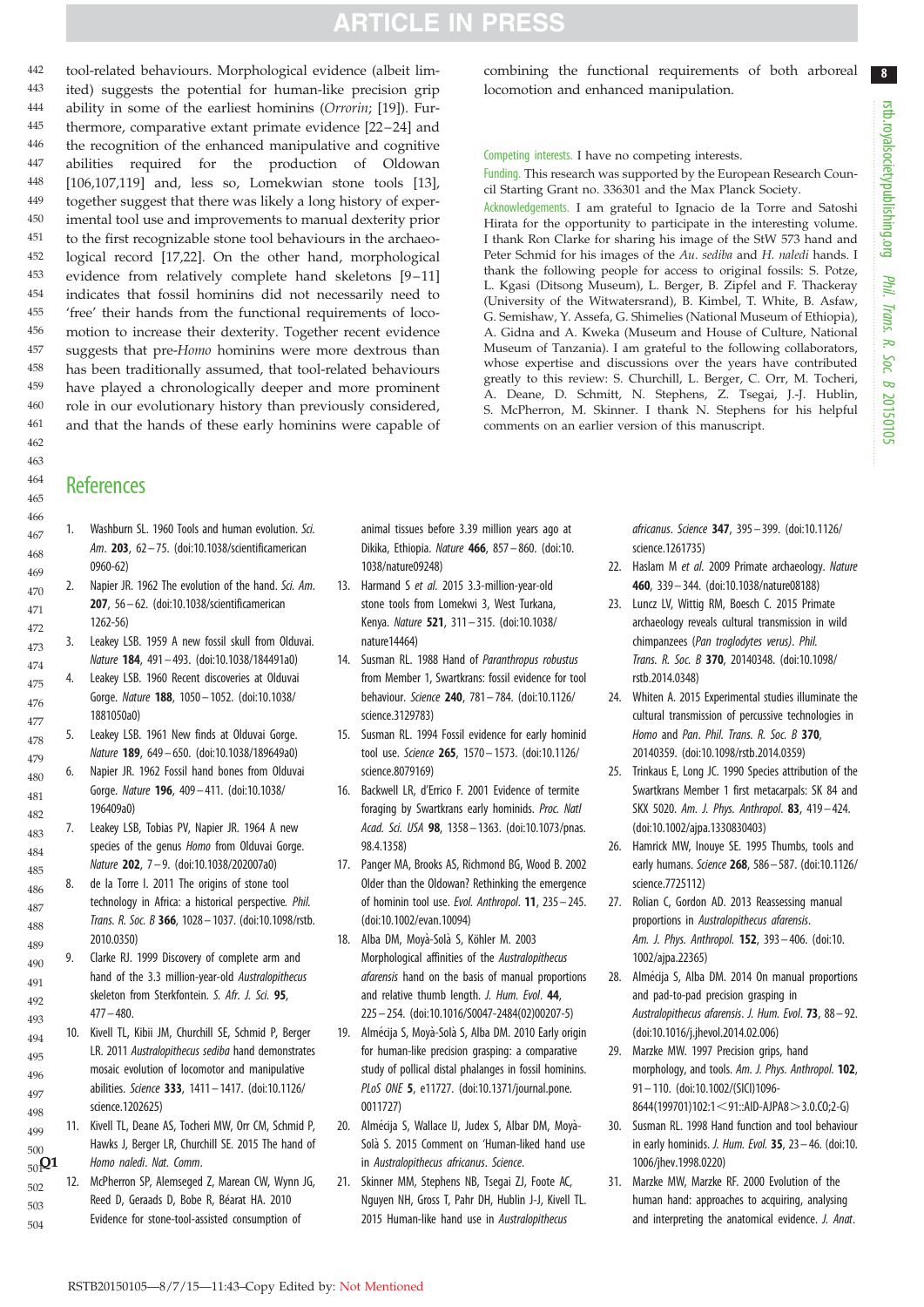- <span id="page-10-0"></span>197, 121– 140. [\(doi:10.1046/j.1469-7580.2000.](http://dx.doi.org/10.1046/j.1469-7580.2000.19710121.x) [19710121.x\)](http://dx.doi.org/10.1046/j.1469-7580.2000.19710121.x) 505 506
- 32. Tocheri MW, Orr CM, Jacofsky MC, Marzke MW. 2008 The evolutionary history of the hominin hand since the last common ancestor of *Pan* and *Homo*. *J. Anat.* 212, 544 – 562. ([doi:10.1111/j.1469-7580.](http://dx.doi.org/10.1111/j.1469-7580.2008.00865.x) [2008.00865.x\)](http://dx.doi.org/10.1111/j.1469-7580.2008.00865.x) 507 508 509 510 511
- 33. Marzke MW. 2013 Tool making, hand morphology and fossil hominins. *Phil. Trans. R. Soc. B* 368, 20120414. [\(doi:10.1098/rstb.2012.0414](http://dx.doi.org/10.1098/rstb.2012.0414)) 512 513 514
- 34. Key AJ, Dunmore CJ. 2015 The evolution of the hominin thumb and the influence exerted by the non-dominant hand during stone tool production. *J. Hum. Evol*. 78, 60 – 69. ([doi:10.1016/j.jhevol.](http://dx.doi.org/10.1016/j.jhevol.2014.08.006) [2014.08.006\)](http://dx.doi.org/10.1016/j.jhevol.2014.08.006) 515 516 517 518 519
- 52<sup>Q</sup>1 35. Marzke MW, Toth N, Schick K, Reece S, Steinberg B, Primatol. Hunt K, Linscheid RL, An, K-N. 1998 EMG study of hand muscle recruitment during hard hammer percussion manufacture of Oldowan tools. *Am. J. Phys. Anthropol*. 105, 315– 332. [\(doi:10.](http://dx.doi.org/10.1002/(SICI)1096-8644(199803)105:3%3C315::AID-AJPA3%3E3.0.CO;2-Q) [1002/\(SICI\)1096-8644\(199803\)105:3](http://dx.doi.org/10.1002/(SICI)1096-8644(199803)105:3%3C315::AID-AJPA3%3E3.0.CO;2-Q) < 315::AID- $APA3 > 3.0.C0;2-Q)$ 521 522 523 524 525 526
- 36. Hamrick MW, Churchill SE, Schmitt D, Hylander WL. 1998 EMG of the human flexor pollicis longus muscle: implications for the evolution of hominid tool use. *J. Hum. Evol*. 34, 123– 136. ([doi:10.1006/](http://dx.doi.org/10.1006/jhev.1997.0177) [jhev.1997.0177\)](http://dx.doi.org/10.1006/jhev.1997.0177) 527 528 529 530 531
- 37. Marzke MW, Shackley MS. 1986 Hominid hand use in the Pliocene and Pleistocene: evidence from experimental archaeology and comparative morphology. *J. Hum. Evol*. 15, 439– 460. [\(doi:10.](http://dx.doi.org/10.1016/S0047-2484(86)80027-6) [1016/S0047-2484\(86\)80027-6\)](http://dx.doi.org/10.1016/S0047-2484(86)80027-6) 532 533 534 535 536
- 38. Boesch C, Boesch H. 1993 Different hand postures for pounding nuts with natural hammers by wild chimpanzees. In *Hands of primates* (eds H Preuschoft, D Chiver), pp. 31-43. New York, NY: Springer. 537 538 539 540 541
- 39. Christel MI. 1993 Grasping techniques and hand preferences in Hominoidea. In *Hands of primates* (eds H Preuschoft, D Chiver), pp. 91 – 108. New York, NY: Springer. 542 543 544 545
- 40. Jones-Engel LE, Bard KA. 1996 Precision grips in young chimpanzees. *Am. J. Primatol.* 39, 1– 15.  $(doi:10.1002/(SICl)1098-2345(1996)39:1<1::AID AIP1 > 3.0(C0:2-2)$ 546 547 548 549
- 41. Marzke MW, Wullstein KL. 1996 Chimpanzee and human grips: a new classification with a focus on evolutionary morphology. *Int. J. Primatol*. 17, 117– 139. ([doi:10.1007/BF02696162\)](http://dx.doi.org/10.1007/BF02696162) 550 551 552 553
- 42. Christel MI, Fragaszy D. 2000 Manual function in *Cebus apella*: digital mobility, preshaping, and endurance in repetitive grasping. *Int. J. Primatol*. 21, 697– 719. [\(doi:10.1023/](http://dx.doi.org/10.1023/A:1005521522418) [A:1005521522418](http://dx.doi.org/10.1023/A:1005521522418)) 554 555 556 557 558
- 43. Crast J, Fragaszy D, Hayashi M, Matsuzawa T. 2009 Dynamic in-hand movements in adult and young juvenile chimpanzees (*Pan troglodytes*). *Am. J. Phys*. *Anthropol.* 138, 274– 285. [\(doi:10.](http://dx.doi.org/10.1002/ajpa.20925) [1002/ajpa.20925](http://dx.doi.org/10.1002/ajpa.20925)) 559 560 561 562 563
- 44. Gumert MD, Kluck M, Malaivijitnond S. 2009 The physical characteristics and usage patterns of stone axe and pounding hammers used by long-tailed macaques in the Andaman Sea region of Thailand. 564 565 566 567

*Am. J. Primatol*. 71, 594– 608. ([doi:10.1002/](http://dx.doi.org/10.1002/ajp.20694) [ajp.20694\)](http://dx.doi.org/10.1002/ajp.20694)

- 45. Pouydebat E, Reghem E, Borel A, Gorce P. 2011 Diversity of grip in adults and young humans and chimpanzees (*Pan troglodytes*). *Behav. Brain Res*. 218, 21 – 28. [\(doi:10.1016/j.bbr.2010.](http://dx.doi.org/10.1016/j.bbr.2010.11.021) [11.021](http://dx.doi.org/10.1016/j.bbr.2010.11.021))
- 46. Marzke MW, Marchant LF, McGrew WC, Reece SP. 2014 Grips and hand movements of chimpanzees during feeding in Mahale Mountains National Park, Tanzania. *Am. J. Phys. Anthropol*. 156, 317– 326. [\(doi:10.1002/ajpa.22651\)](http://dx.doi.org/10.1002/ajpa.22651)
- 47. Neufuss J, Humle T, Deschner T, Robbins MM, Sirianni G, Boesch C, Kivell TL. 2015 Diversity of hand grips and laterality in wild African apes. *Folia*
- 48. Marzke MW, Wullstein KL, Viegas SF. 1992 Evolution of the power ('squeeze') grip and its morphological correlates in hominids. *Am. J. Phys. Anthropol*. 89, 283– 298. ([doi:10.1002/ajpa.](http://dx.doi.org/10.1002/ajpa.1330890303) [1330890303\)](http://dx.doi.org/10.1002/ajpa.1330890303)
- 49. Landsmeer JMF, Long C. 1965 The mechanism of finger control, based on electromyograms and location analysis. *Cells Tissues Organs* 60, 330– 347. [\(doi:10.1159/000142668](http://dx.doi.org/10.1159/000142668))
- 50. Marzke MW. 1983 Joint functions and grips of the *Australopithecus afarensis* hand, with special reference to the region of the capitate. *J. Hum. Evol.* 12, 197– 211. ([doi:10.1016/S0047-2484\(83\)](http://dx.doi.org/10.1016/S0047-2484(83)80025-6) [80025-6\)](http://dx.doi.org/10.1016/S0047-2484(83)80025-6)
- 51. Diogo R, Richmond BG, Wood B. 2012 Evolution and homologies of primate and modern human hand and forearm muscles with notes on thumb movements and tool use. *J. Hum. Evol*. 63, 64 – 78. [\(doi:10.1016/j.jhevol.2012.04.001\)](http://dx.doi.org/10.1016/j.jhevol.2012.04.001)
- 52. Rolian C, Lieberman DE, Zermeno JP. 2011 Hand biomechanics during simulated stone tool use. *J. Hum. Evol*. 61, 26 – 41. ([doi:10.1016/j.jhevol.](http://dx.doi.org/10.1016/j.jhevol.2011.01.008) [2011.01.008\)](http://dx.doi.org/10.1016/j.jhevol.2011.01.008)
- 53. Williams EM, Gordon AD, Richmond BG. 2012 Hand pressure distribution during Oldowan stone tool production. *J. Hum. Evol*. 62, 520– 532. [\(doi:10.](http://dx.doi.org/10.1016/j.jhevol.2012.02.005) [1016/j.jhevol.2012.02.005](http://dx.doi.org/10.1016/j.jhevol.2012.02.005))
- 54. Williams EM, Richmond BG. 2012 Manual pressure distribution during stone tool use. *Am. J. Phys. Anthropol*. 147(Suppl. 54), 303.
- 55. Marzke MW, Marzke RF, Linscheid RL, Smutz P, Steinberg B, Reece S, An K-N. 1999 Chimpanzee thumb muscle cross sections, moment arms and potential torques, and comparisons with humans. *Am. J. Phys. Anthropol*. 110, 163 – 178. ([doi:10.](http://dx.doi.org/10.1002/(SICI)1096-8644(199910)110:2%3C163::AID-AJPA4%3E3.0.CO;2-A) [1002/\(SICI\)1096-8644\(199910\)110:2](http://dx.doi.org/10.1002/(SICI)1096-8644(199910)110:2%3C163::AID-AJPA4%3E3.0.CO;2-A) < 163::AID- $AJPA4 > 3.0.C0;2-A)$  $AJPA4 > 3.0.C0;2-A)$
- 56. Maki J, Trinkaus E. 2011 Opponens pollicis mechanical effectiveness in Neandertals and early modern humans. *PaleoAnthropology* 2011, 62 – 71. [\(doi:10.4207/PA.2011.ART43](http://dx.doi.org/10.4207/PA.2011.ART43))
- 57. Shrewsbury MM, Marzke MW, Linscheid RL, Reece SP. 2003 Comparative morphology of the pollical distal phalanx. *Am. J. Phys. Anthropol*. 121, 30 – 47. [\(doi:10/1002/ajpa.10192\)](http://dx.doi.org/10/1002/ajpa.10192)
- 58. Marzke MW, Marzke RF. 1987 The third metacarpal styloid process in humans: origin and functions.

*Am. J. Phys. Anthropol*. 73, 415 – 431. [\(doi:10.1002/](http://dx.doi.org/10.1002/ajpa.1330730403) [ajpa.1330730403\)](http://dx.doi.org/10.1002/ajpa.1330730403)

- 59. Tocheri MW. 2007 Three-dimensional riddles of the radial wrist: derived carpal and carpometacarpal joint morphology in the genus *Homo* and the implications for understanding the evolution of stone tool-related behaviors in hominins. Dissertation, Arizona State University, Tempe, AZ, USA.
- 60. Tocheri MW, Marzke MW, Liu D, Bae M, Jones GP, Williams RC, Razdan A. 2003 Functional capabilities of modern and fossil hominid hands: threedimensional analysis of trapezia. *Am. J. Phys. Anthropol*. 122, 101– 112. ([doi:10.1002/ajpa.10235](http://dx.doi.org/10.1002/ajpa.10235))
- 61. Tocheri MW, Razdan A, Williams RC, Marzke MW. 2005 A 3D quantitative comparison of trapezium and trapezoid relative articular and nonarticular surface areas in modern humans and great apes. *J. Hum. Evol*. 49, 570– 586. [\(doi:10.1016/j.jhevol.](http://dx.doi.org/10.1016/j.jhevol.2005.06.005) [2005.06.005](http://dx.doi.org/10.1016/j.jhevol.2005.06.005))
- 62. Lovejoy CO, Simpson SW, White TD, Asfaw B, Suwa G. 2009 Careful climbing in the Miocene: the forelimbs of *Ardipithecus ramidus* and humans are primitive. *Science* 326, 70, 70e1 – 70e8. [\(doi:10.](http://dx.doi.org/10.1126/science.1175827) [1126/science.1175827](http://dx.doi.org/10.1126/science.1175827))
- 63. Semaw S *et al.* 2003 2.6-Million-year-old stone tools and associated bones from OGS-6 and OGS-7, Gona, Afar, Ethiopia. *J. Hum. Evol.* 45, 169– 177. ([doi:10.1016/S0047-2484\(03\)00093-9](http://dx.doi.org/10.1016/S0047-2484(03)00093-9))
- 64. Ricklan DE. 1990 The precision grip in *Australopithecus africanus*: anatomical and behavioral correlates. In *From apes to angels: essays in anthropology in honor of Phillip V. Tobias* (eds GH Sperber), pp. 171– 183. New York, NY: Wiley-Liss.
- 65. Senut B, Pickford M, Gommery D, Mein P, Cheboi K, Coppens Y. 2001 First hominid from the Miocene (Lukeino formation, Kenya). *C. R. Acad. Sci.: Series IIA-Earth Planetary Sci.* 332, 137– 144. [\(doi:10.](http://dx.doi.org/10.1016/S1251-8050(01)01529-4) [1016/S1251-8050\(01\)01529-4](http://dx.doi.org/10.1016/S1251-8050(01)01529-4))
- 66. Gommery D, Senut B. 2006 La phalange distale du pouce d'Orrorin tugenensis (Miocene supérieur du Kenya). *Geobios* 39, 372 – 384. ([doi:10.1016/j.](http://dx.doi.org/10.1016/j.geobios.2005.03.002) [geobios.2005.03.002](http://dx.doi.org/10.1016/j.geobios.2005.03.002))
- 67. Bush ME, Lovejoy CO, Johanson DC, Coppens Y. 1982 Hominid carpal, metacarpal, and phalangeal bones recovered from the Hadar formation: 1974– 1977 collections. *Am. J. Phys. Anthropol*. 57, 651– 677. ([doi:10.1002/ajpa.1330570410\)](http://dx.doi.org/10.1002/ajpa.1330570410)
- 68. Drapeau MSM, Ward CV, Kimbel WH, Johanson DC, Rak Y. 2005 Associated cranial and forelimb remains attributed to *Australopithecus afarensis* from Hadar, Ethiopia. *J. Hum. Evol*. 48, 593– 642. ([doi:10.1016/j.](http://dx.doi.org/10.1016/j.jhevol.2005.02.005) ihevol.2005.02.005)
- 69. Ward CV, Kimbel WH, Harmon EH, Johanson DC. 2012 New postcranial fossils of *Australopithecus afarensis* from Hadar, Ethiopia (1990– 2007). *J. Hum. Evol*. 63, 1– 51. [\(doi:10.1016/j.jhevol.](http://dx.doi.org/10.1016/j.jhevol.2011.11.012) [2011.11.012](http://dx.doi.org/10.1016/j.jhevol.2011.11.012))
- 70. Ward CV. 2002 Interpreting the posture and locomotion of *Australopithecus afarensis*: where do we stand? *Am. J. Phys. Anthropol*. 119(Suppl. 35), 185– 215. [\(doi:10.1002/ajpa.10185\)](http://dx.doi.org/10.1002/ajpa.10185)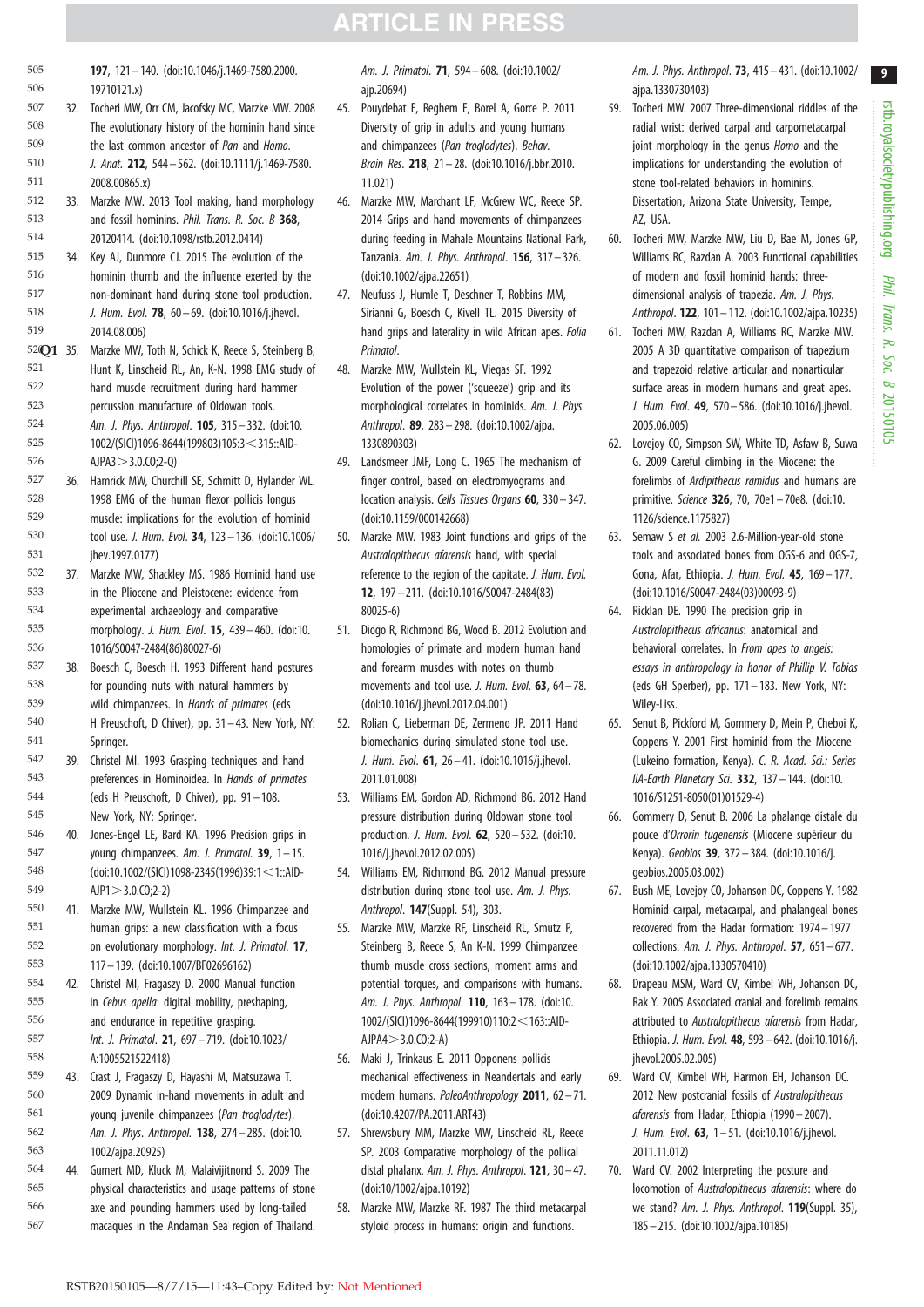coevolution of human hands and feet. *Evolution* 64, 1558 – 1568. [\(doi:10.1111/j.1558-5646.2009.](http://dx.doi.org/10.1111/j.1558-5646.2009.00944.x) [00944.x\)](http://dx.doi.org/10.1111/j.1558-5646.2009.00944.x) 73. Almécija S, Shrewsbury M, Rook L, Moyà-Solà S. 2014 The morphology of *Oreopithecus bambolii* pollical distal phalanx. *Am. J. Phys. Anthropol*. 153, 582– 597. ([doi:10.1002/ajpa.22458](http://dx.doi.org/10.1002/ajpa.22458)) 74. Green DJ, Gordon AD. 2008 Metacarpal proportions in *Australopithecus africanus*. *J. Hum. Evol*. 54, 705– 719. ([doi:10.1016/j.jhevol.2007.10.007](http://dx.doi.org/10.1016/j.jhevol.2007.10.007)) 58**Q1** 75. Lorenzo C, Pablos A, Carretero JM, Huguet R, Mature. Valverdú J, Martinón-Torres M, Arsuaga JL, Carbonell E, Bermúdez de Castro JM. 2015 Early Pleistocene human hand phalanx from the Sima del Elefante (TE) cave site in Sierra de Atapuerca (Spain). *J. Hum. Evol*. 78, 114– 121. [\(doi:10.1016/j.](http://dx.doi.org/10.1016/j.jhevol.2014.08.007) ihevol.2014.08.007) 76. Lorenzo C, Arsuaga JL, Carretero JM. 1999 Hand and foot remains from the Gran Dolina Early Pleistocene site (Sierra de Atapuerca, Spain). *J. Hum. Evol*. 37, 501– 522. ([doi:10.1006/jhev.1999.0341](http://dx.doi.org/10.1006/jhev.1999.0341)) 77. Arsuaga JL, Martínez I, Garcia A, Carretero JM, Lorenzo C, García N, Ortega AI, 1997 Sima de los Huesos (Sierra de Atapuerca, Spain). The site. *J. Hum. Evol.* 33, 109– 127. ([doi:10.1006/jhev.](http://dx.doi.org/10.1006/jhev.1997.0132) [1997.0132\)](http://dx.doi.org/10.1006/jhev.1997.0132) 78. Clarke RJ. 2013 *Australopithecus* from Sterkfontein Caves, South Africa. In *The paleobiology of* Australopithecus (eds KE Reed, JG Fleagle, RE Leakey), pp. 105– 123. Dordrecht, The Netherlands: Springer 79. Clarke RJ. 2008 Latest information on Sterkfontein's *Australopithecus* skeleton and a new look at *Australopithecus*. *S. Afr. J. Sci*. 104, 443– 449. [\(doi:10.1590/S0038-23532008000600015](http://dx.doi.org/10.1590/S0038-23532008000600015)) 80. Granger DE, Gibbon RJ, Kuman K, Clarke RJ, Bruxelles L, Caffee MW. 2015 New cosmogenic burial ages for Sterkfontein Member 2 *Australopithecus* and Member 5 Oldowan. *Nature* 522, 85 – 88. ([doi:10.1038/nature14268\)](http://dx.doi.org/10.1038/nature14268) 81. Pickering R, Kramers JD. 2010 Re-appraisal of the stratigraphy and determination of new U-Pb dates for the Sterkfontein hominin site, South Africa. *J. Hum. Evol*. 59, 70 – 86. ([doi:10.1016/j.jhevol.](http://dx.doi.org/10.1016/j.jhevol.2010.03.014) [2010.03.014\)](http://dx.doi.org/10.1016/j.jhevol.2010.03.014) 82. Kuman K, Clarke RJ. 2000 Stratigraphy, artefact industries and hominid associations for Sterkfontein, Member 5. *J. Hum. Evol*. 38, 827– 847. ([doi:10.](http://dx.doi.org/10.1006/jhev.1999.0392) [1006/jhev.1999.0392\)](http://dx.doi.org/10.1006/jhev.1999.0392) 83. Berger LR, de Ruiter DJ, Churchill SE, Schmid P, Carlson KJ, Dirks PH, Kibii JM. 2010 *Australopithecus sediba*: A new species of *Homo*-like australopith from South Africa. *Science* 328, 195– 204. [\(doi:10.](http://dx.doi.org/10.1126/science.1184944) [1126/science.1184944\)](http://dx.doi.org/10.1126/science.1184944) 84. Churchill SE *et al.* 2013 The upper limb of *Australopithecus sediba*. *Science* 340, 1233477. [\(doi:10.1126/science.1233477\)](http://dx.doi.org/10.1126/science.1233477) 85. Rabey K, Green DJ, Taylor AB, Begun DR, Richmond BG, McFarlin SC. 2015 Locomotor actrivity influences muscle architecture and bone growth but not 571 572 573 574 575 576 577 578 579 580 582 583 584 585 586 587 588 589 590 591 592 593 594 595 596 597 598 599 600 601 602 603 604 605 606 607 608 609 610 611 612 613 614 615 616 617 618 619 620 621 622 623 624 625 626 627 628 629 630

71. Wood Jones F. 1916 *Arboreal man*. London, UK:

72. Rolian C, Lieberman DE, Hallgrímsson B. 2010 The

Arnold.

569 570

<span id="page-11-0"></span>568 71. Wood Jones F. 1916 *Arboreal man*. London, UK: muscle attachment site morphjology. *J. Hum. Evol. floresiensis* and its implications for hominin 10 78, 91 – 102. [\(doi:10.1016/j.jhevol.2014.10.010\)](http://dx.doi.org/10.1016/j.jhevol.2014.10.010)

- 86. Williams-Hatala EM, Hiles S, Hatala KG, Rabey K. 2015 Relationships between muscle architectural anatomy and the morphology of entheses in the thenar and hypothenar regions of modern humans. *Am. J. Phys. Anthropol*. 156(Suppl. 60), 326.
- 87. Drapeau MS, Ward CV. 2007 Forelimb segment length proportions in extant hominoids and *Australopithecus afarensis*. *Am. J. Phys. Anthropol*. 132, 327 – 343. [\(doi:10.1002/ajpa.20533](http://dx.doi.org/10.1002/ajpa.20533))
- 88. Berger LR *et al.* 2015 A new species of the Genus *Homo* from the Dinaledi Chamber, South Africa.
- 89. Jungers WL, Godfrey LR, Simons EL, Chatrath PS. 1997 Phalangeal curvature and positional behaviour in extinct sloth lemurs (Primates, Palaeopropithecidae). *Proc. Natl Acad. Sci. USA* 94, 11 998– 12 001. [\(doi:10.1073/pnas.94.22.11998](http://dx.doi.org/10.1073/pnas.94.22.11998))
- 90. Richmond BG. 2007 Biomechanics of phalangeal curvature. *J. Hum. Evol*. 53, 678– 690. [\(doi:10.1016/](http://dx.doi.org/10.1016/j.jhevol.2007.05.011) [j.jhevol.2007.05.011](http://dx.doi.org/10.1016/j.jhevol.2007.05.011))
- 91. Deane AS, Begun DR. 2008 Broken fingers: retesting locomotor hypotheses for fossil hominoids using fragmentary proximal phalanges and highresolution polynomial curve fitting (HR-PCF). *J. Hum. Evol.* 55, 691 – 701. [\(doi:10.1016/j.jhevol.](http://dx.doi.org/10.1016/j.jhevol.2008.05.005) [2008.05.005\)](http://dx.doi.org/10.1016/j.jhevol.2008.05.005)
- 92. Nguyen NH, Pahr DH, Gross T, Skinner MM, Kivell TL. 2014 Micro-finite element ( $\mu$ FE) modeling of the siamang (*Symphalangus syndactylus*) third proximal phalanx: the functional role of curvature and the flexor sheath ridge. *J. Hum. Evol.* 67, 60 – 75. ([doi:10.1016/j.jhevol.2013.12.008](http://dx.doi.org/10.1016/j.jhevol.2013.12.008))
- 93. Richmond BG. 1998 Ontogeny and biomechanics of phalangeal form in primates. Dissertation, State University of New York at Stony Brook, NY, USA.
- 94. Stern Jr JT, Susman RL. 1983 The locomotor anatomy of *Australopithecus afarensis*. *Am. J. Phys. Anthropol*. 60, 279– 317. ([doi:10.1002/ajpa.](http://dx.doi.org/10.1002/ajpa.1330600302) [1330600302\)](http://dx.doi.org/10.1002/ajpa.1330600302)
- 95. Latimer B. 1991 Locomotor adaptations in *Australopithecus afarensis*: the issue of arboreality. In *Origine* (*s*) *de la Bipédie chez les Hominidés* (eds B Senut, Y Coppens), pp. 169– 176. Paris: CNRS.
- 96. Brown P, Sutikna T, Morwood MJ, Soejono RP, Jatmiko, Wayhu Saptomo E, Awe Due R. 2004 A new small-bodied hominin from the Late Pleistocene of Flores, Indonesia. *Nature* 431, 1055– 1061. [\(doi:10.1038/nature02999](http://dx.doi.org/10.1038/nature02999))
- 97. Moore MW, Sutikna T, Morwood MJ, Brumm A. 2009 Continuities in stone flaking technology at Liang Bua, Flores, Indonesia. *J. Hum. Evol.* 57, 503 – 526. [\(doi:10.1016/j.jhevol.2008.10.006](http://dx.doi.org/10.1016/j.jhevol.2008.10.006))
- 98. Orr CM, Tocheri MW, Burnett SE, Awe Due R, Wahyu Saptomo E, Sutikna T, Wasisto S, Morwood MJ, Jungers WL. 2013 New wrist bones of *Homo floresiensis* from Liang Bua (Flores, Indonesia). *J. Hum. Evol.* 64, 109 – 129. [\(doi:10.1016/j.jhevol.](http://dx.doi.org/10.1016/j.jhevol.2012.10.003) [2012.10.003\)](http://dx.doi.org/10.1016/j.jhevol.2012.10.003)
- 99. Tocheri MW, Orr CM, Larson SG, Sutikna T, Wahyu Saptomo E, Awe Due R, Djubiantono T, Morwood MJ, Jungers WL. 2007 The primitive wrist of *Homo*

*floresiensis* and its implications for hominin evolution. *Science* 317, 1743– 1745. [\(doi:10.1126/](http://dx.doi.org/10.1126/science.1147143) [science.1147143](http://dx.doi.org/10.1126/science.1147143))

- 100. Larson SG, Jungers WL, Tocheri MW, Orr CM, Morwood MJ, Sutikna T, Awe Due R, Djubiantono T. 2009 Descriptions of the upper limb skeleton of *Homo floresiensis*. *J. Hum. Evol.* 57, 555 – 570. ([doi:10.1016/j.jhevol.2008.06.007\)](http://dx.doi.org/10.1016/j.jhevol.2008.06.007)
- 101. Brumm A, Aziz F, van den Bergh GD, Morwood MJ, Moore MW, Kurniawan I, Hobbs DR, Fullagar R. 2006 Early stone technology on Flores and its implications for *Homo floresiensis*. *Nature* 441, 624– 628. [\(doi:10.1038/nature04618](http://dx.doi.org/10.1038/nature04618))
- 102. Alemseged Z, Spoor F, Kimbel WH, Bobe R, Geraads D, Reed D, Wynn JG. 2006 A juvenile early hominin skeleton from Dikika, Ethiopia. *Nature* 443, 296– 301. [\(doi:10.1038/nature05047](http://dx.doi.org/10.1038/nature05047))
- 103. Domínguez-Rodrigo M, Pickering TP, Bunn HT. 2011 Reply to McPherron *et al*.: Doubting Dikika is about data, not paradigms. *Proc. Natl Acad. Sci. USA* 108, e117. ([doi:10.1073/pnas.1104647108\)](http://dx.doi.org/10.1073/pnas.1104647108)
- 104. McPherron SP, Alemseged Z, Marean CW, Wynn JG, Reed D, Geraads D, Bobe R, Béarat HA, 2011 Toolmarked bones from before the Oldowan change the paradigm. *Proc. Natl Acad. Sci. USA* 108, e116. ([doi:10.1073/pnas.1101298108\)](http://dx.doi.org/10.1073/pnas.1101298108)
- 105. Villmoare B, Kimbel WH, Seyoum C, Campisano CJ, DiMaggio EN, Rowan J, Braun DR, Arrowsmith JR, Reed KE. 2015 Early *Homo* at 2.8 Ma from Ledi-Geraru, Afar, Ethiopia. *Science* 347, 1352 – 1355. ([doi:10.1126/science.aaa1343\)](http://dx.doi.org/10.1126/science.aaa1343)
- 106. de la Torre I. 2010 Insights on the technical competence of the early Oldowan. In *Stone tools and the evolution of human cognition* (eds A Nowell, I Davidson), pp. 45 – 65. Boulder, CO: University Press of Colorado.
- 107. Bril B, Parry R, Dietrich G. 2015 How similar are nut-cracking and stone-flaking? A functional approach to percussive technology. *Phil. Trans. R. Soc. B* 370, 20140355. ([doi:10.1098/rstb.](http://dx.doi.org/10.1098/rstb.2014.0355) [2014.0355](http://dx.doi.org/10.1098/rstb.2014.0355))
- 108. Feix T, Kivell TL, Pouydebat E, Dollar AM. 2015 Estimating thumb-index finger precision grip and manipulation potential in extant and fossil primates. *J. R. Soc. Interface* 12, 20150176. [\(doi:10.](http://dx.doi.org/10.1098/rsif.2015.0176) [1098/rsif.2015.0176](http://dx.doi.org/10.1098/rsif.2015.0176))
- 109. Kivell TL, Skinner MM, Lazenby R, Hublin J-J. 2011 Methodological considerations for analyzing trabecular architecture: an example from the primate hand. *J. Anat.* 218, 209– 225. [\(doi:10.](http://dx.doi.org/10.1111/j.1469-7580.2010.01314.x) [1111/j.1469-7580.2010.01314.x\)](http://dx.doi.org/10.1111/j.1469-7580.2010.01314.x)
- 110. Tsegai ZJ, Kivell TL, Gross T, Nguyen NH, Pahr DH, Smaers JB, Skinner MM. 2013 Trabecular bone structure correlates with hand posture and use in hominoids. *PLoS ONE* 8, e78781. [\(doi:10.1371/](http://dx.doi.org/10.1371/journal.pone.0078781) [journal.pone.0078781\)](http://dx.doi.org/10.1371/journal.pone.0078781)
- 111. Ruff C, Holt B, Trinkaus E. 2006 Who's afraid of the big bad Wolff?: 'Wolff's law' and bone functional adaptation. *Am. J. Phys. Anthropol.* 129, 484 – 498. ([doi:10.1002/ajpa.20371\)](http://dx.doi.org/10.1002/ajpa.20371)
- 112. Biewener AA, Fazzalari NL, Konieczynski DD, Baudinette RV. 1996 Adaptive changes in trabecular architecture in relation to functional strain patterns